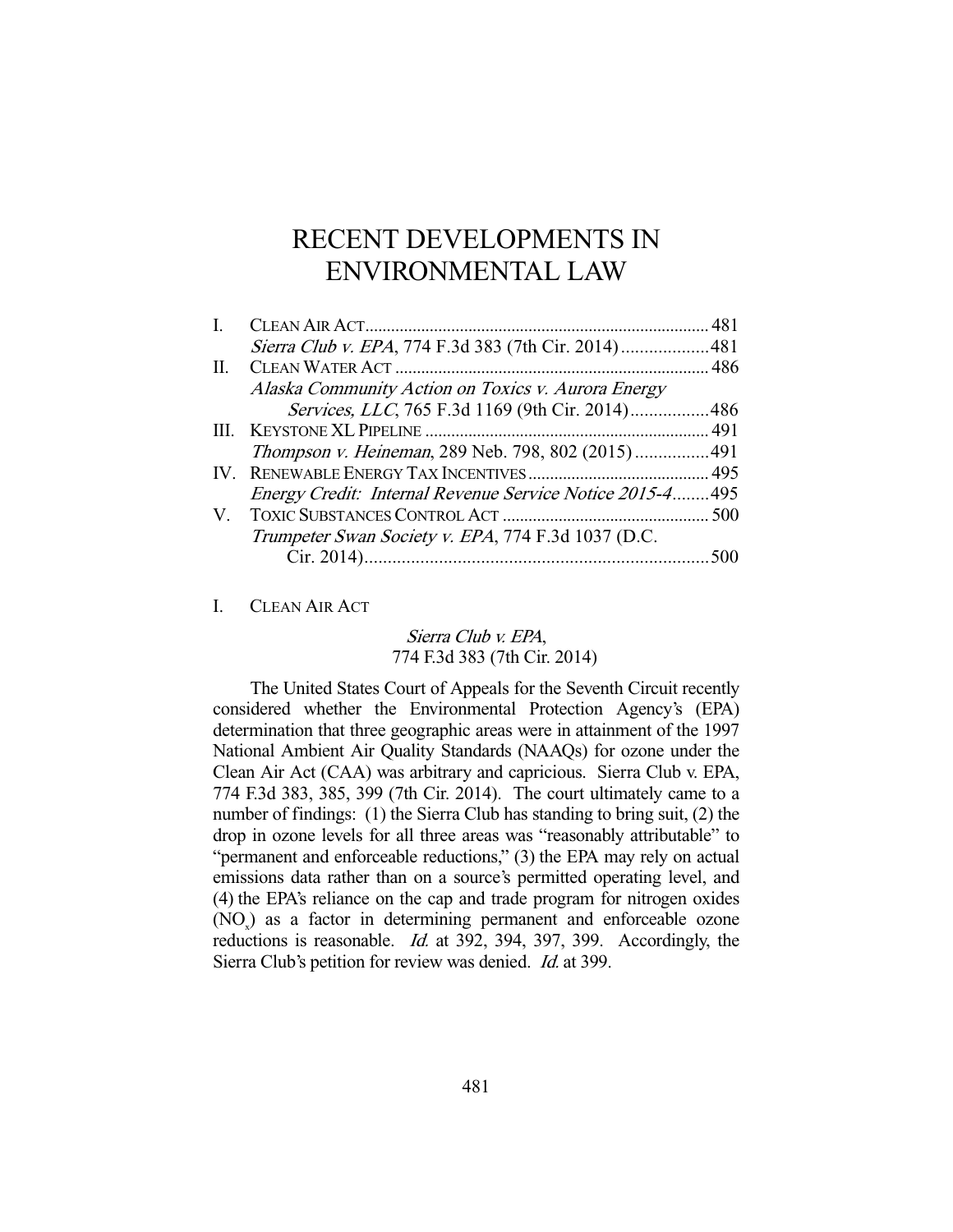## A. Background

# 1. Legal Background

 Under the CAA's Criteria Pollutant Program, the EPA Administrator is charged "with identifying air pollutants that endanger public health and welfare and with formulating [NAAQS] that specify the maximum permissible concentration of those pollutants in the ambient air." Id. at 386 (citing 42 U.S.C. §§ 7408-7409 (2012)). The EPA then designates areas as being in attainment, in nonattainment, or unclassifiable for each listed pollutant. 42 U.S.C.  $\S 7407(d)(1)(A)$ . To redesignate an area to attainment, the state governor must submit a request for redesignation and meet five criteria: (1) the area has come into attainment, (2) the applicable implementation plan was approved, (3) "the improvement in air quality is due to permanent and enforceable reductions in emissions resulting from the applicable implementation plan and applicable federal air pollutant control regulations," (4) a maintenance plan for the area is approved, and (5) the state has met all requirements applicable to the area. Sierra Club, 774 F.3d at 387; 42 U.S.C. § 7407(d)(3)(D). At issue in this case is whether criteria number three, improvement due to permanent and enforceable reductions, was met in the three areas concerned.

# 2. Procedural Background

 This case concerns the redesignations of three separate areas, Milwaukee-Racine, Greater Chicago, and the Illinois portion of St. Louis, from moderate nonattainment to attainment designations for the 1997 eight-hour ozone standard. Sierra Club, 774 F.3d at 387. On July 31, 2012, the EPA published final approval for Wisconsin's request to redesignate the Milwaukee-Racine area and decided not to redesignate the Sheboygan County area due to data from 2012 indicating the area was again in violation. EPA Designation of Air Quality Planning Purposes, 40 C.F.R. § 81.350 (2014); *id.* § 52.2571. The EPA approved Illinois' request to redesignate the Greater Chicago area on August 13, 2012. Id. §§ 81.14, 52.720. Illinois also submitted a request for the redesignation of the St. Louis area, which was approved by the EPA on June 12, 2012. *Id.* §§ 81.18, 52.722.

## B. Court's Decision

 The Seventh Circuit first determined that the Sierra Club had standing to bring suit. *Sierra Club*, 774 F.3d at 392-93. Concerning the merits of the case, the court held that the EPA did not act arbitrarily and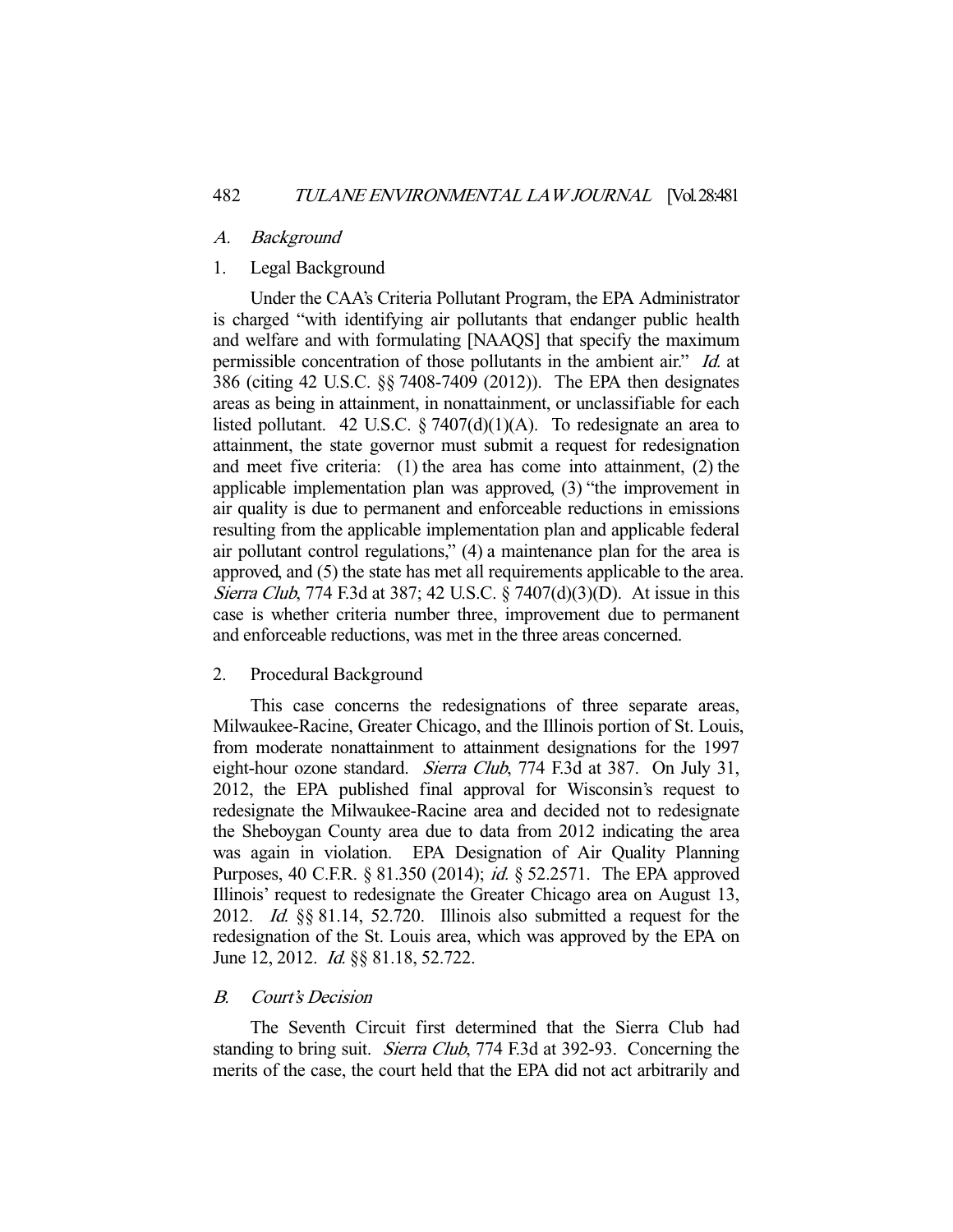capriciously when it redesignated the Milwaukee-Racine, Greater Chicago, and St. Louis areas. Id. at 399.

# 1. Preliminary Objection: Standing

 Before reaching the merits of the case, the court considered the EPA's allegation that the Sierra Club did not have standing due to their allegations being speculative hypothetical events. Id. at 389. The plaintiff must show that there is a reasonable probability, not a certainty, that plaintiff will suffer a tangible harm unless relief is obtained. *Id.* at 390. "[A]bstract psychic harm or a one-day-I'll-be-hurt allegation" is insufficient. Id. (quoting MainStreet Org. of Realtors v. Calumet City, Illinois, 505 F.3d 742, 745 (7th Cir. 2007)). The Sierra Club argued that it had standing because by redesignating the areas to attainment, the areas became subject to fewer regulations (areas with an attainment designation have less stringent rules than areas designated as nonattainable) than when designated as nonattainment, and with less incentive to behave, sources within the areas were more likely to pollute. Id. at  $392$ .

 The court agreed with the Sierra Club's contentions. Unlike similar cases, that the attainment rules are less stringent is certain, whereas the effect of those less stringent rules is speculative. However, the Sierra Club provided evidence of additional violations of nonattainment ozone standards in the St. Louis area and the Sheboygan County area before the less stringent rules were introduced. Id. at 390. These violations occurred before the attainment rules were put in place, and "[i]f impermissible pollution increases occurred even while the more stringent nonattainment standards governed . . . then ozone levels above 0.084 ppm are even more likely now that the regulations have been relaxed." Id. Last, the court noted that "powerful incentives" can create standing in and of themselves. Id. at 392. The Sierra Club's petition directly involves incentives for major pollution sources as the areas' designation affects how stringent ozone standards are. Therefore, the court held that the Sierra Club had standing to bring suit.

2. Determining Whether the EPA's Redesignations of the Milwaukee-Racine, Greater Chicago, and St. Louis Areas Was Arbitrary and **Capricious** 

 On the merits of the case, the court held that the EPA's redesignations of the Milwaukee-Racine, Greater Chicago, and St. Louis areas to attainment were not arbitrary and capricious. Id. at 399. An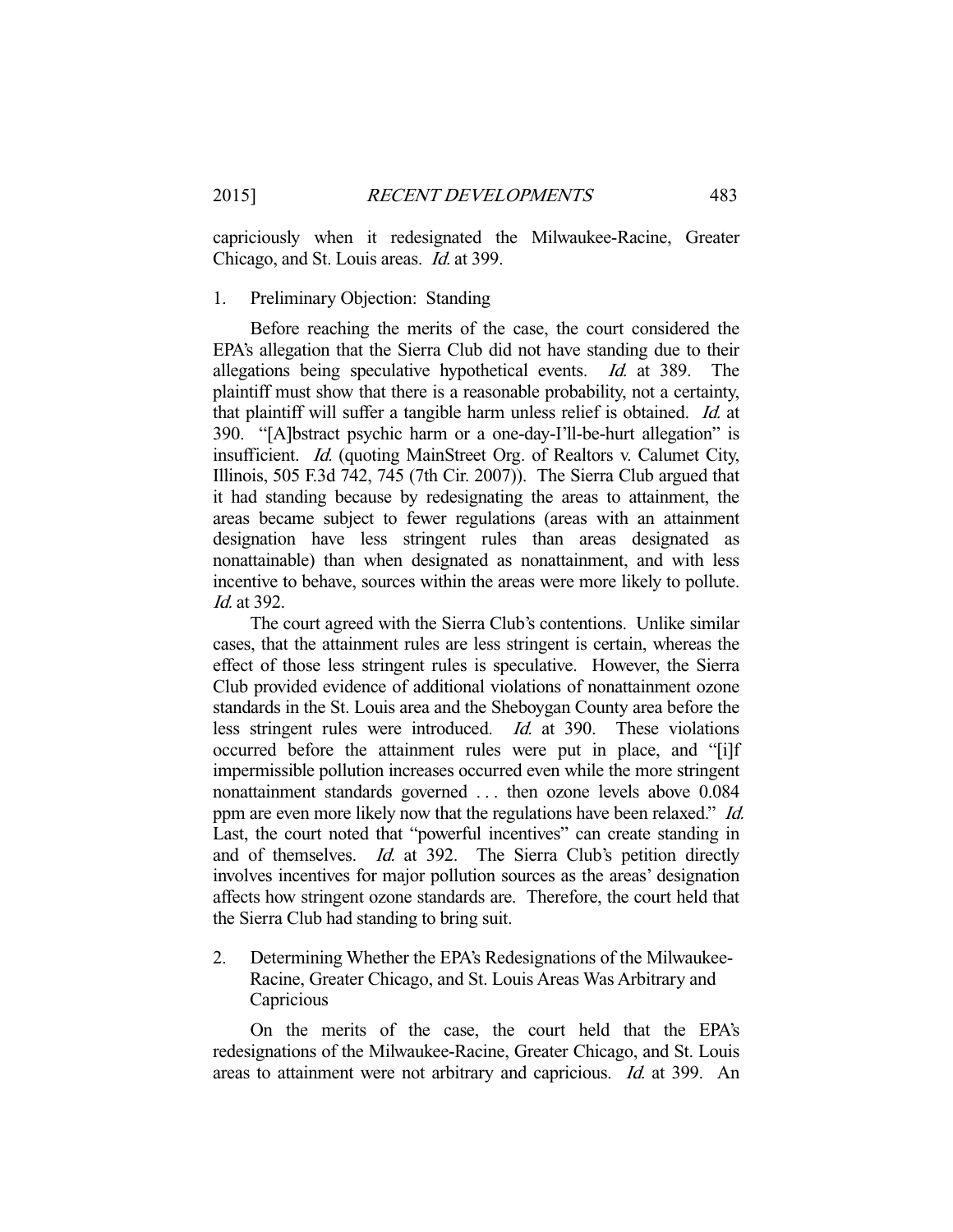EPA action is upheld if "the agency's path may be reasonably discerned." Id. at 393 (quoting Mt. Sinai Hosp. Med. Ctr. v. Shalala, 196 F.3d 703, 708 (7th Cir. 1999)). The EPA action is arbitrary and capricious if the agency relied on factors that

Congress has not intended it to consider, entirely failed to consider an important aspect of the problem, offered an explanation for its decision that runs counter to the evidence before the agency, or is so implausible that it could not be ascribed to a difference in view or the product of agency expertise.

North Carolina v. EPA, 531 F.3d 896, 906 (D.C. Cir. 2008) (quoting Motor Vehicle Mfrs. Ass'n v. State Farm Mut. Auto Ins. Co., 463 U.S. 29 (1983)). The Sierra Club argued that the EPA failed to demonstrate the improvement in air quality was due to permanent and enforceable standards. Sierra Club, 774 F.3d at 387. Specifically, the EPA identified a correlation between a drop in ozone rates and federal and state laws, but EPA's analysis was too imprecise to identify causation and should have taken other possible effects into account. *Id.* at 394.

 The EPA countered that it proved causation through its listing of all the measures determined to show a permanent and enforceable change in air quality in each redesignation action. Id. at 395. Further, for almost every measure listed, the EPA also estimated the percentage impact each measure had on the overall ozone deduction. The EPA last noted that it would be impossible to conduct a more sophisticated analysis and, nevertheless, it is not required by the CAA. The court found in favor of the EPA, holding that the CAA does not require absolute certainty to prove causation; drops in ozone must only be reasonably attributed to permanent and enforceable standards. Id. at 396. Here, the EPA's analysis and findings were reasonably attributable to permanent and enforceable drops in ozone pollution.

 Next, the court held that using data of actual emissions from power plants, instead of using those power plants' permitted operating levels, to determine emissions levels was appropriate. The court agreed with the EPA that using actual emissions data for power plants was long-standing practice and policy because "assuming that all sources would be operating at maximum capacity at once would result in a gross overestimation of emissions levels." Id. (citation omitted). "The Calcagni Memo expressly instructs EPA to 'assume that sources are operating at permitted levels . . . unless evidence is presented that such an assumption is unrealistic.'" Id. (quoting Memorandum from John Calcagni, Dir. of Air Quality Mgmt. Div., EPA, to Directors, EPA (Sept. 4, 1992) [hereinafter Calcagni Memo]). Further, the superseding Berry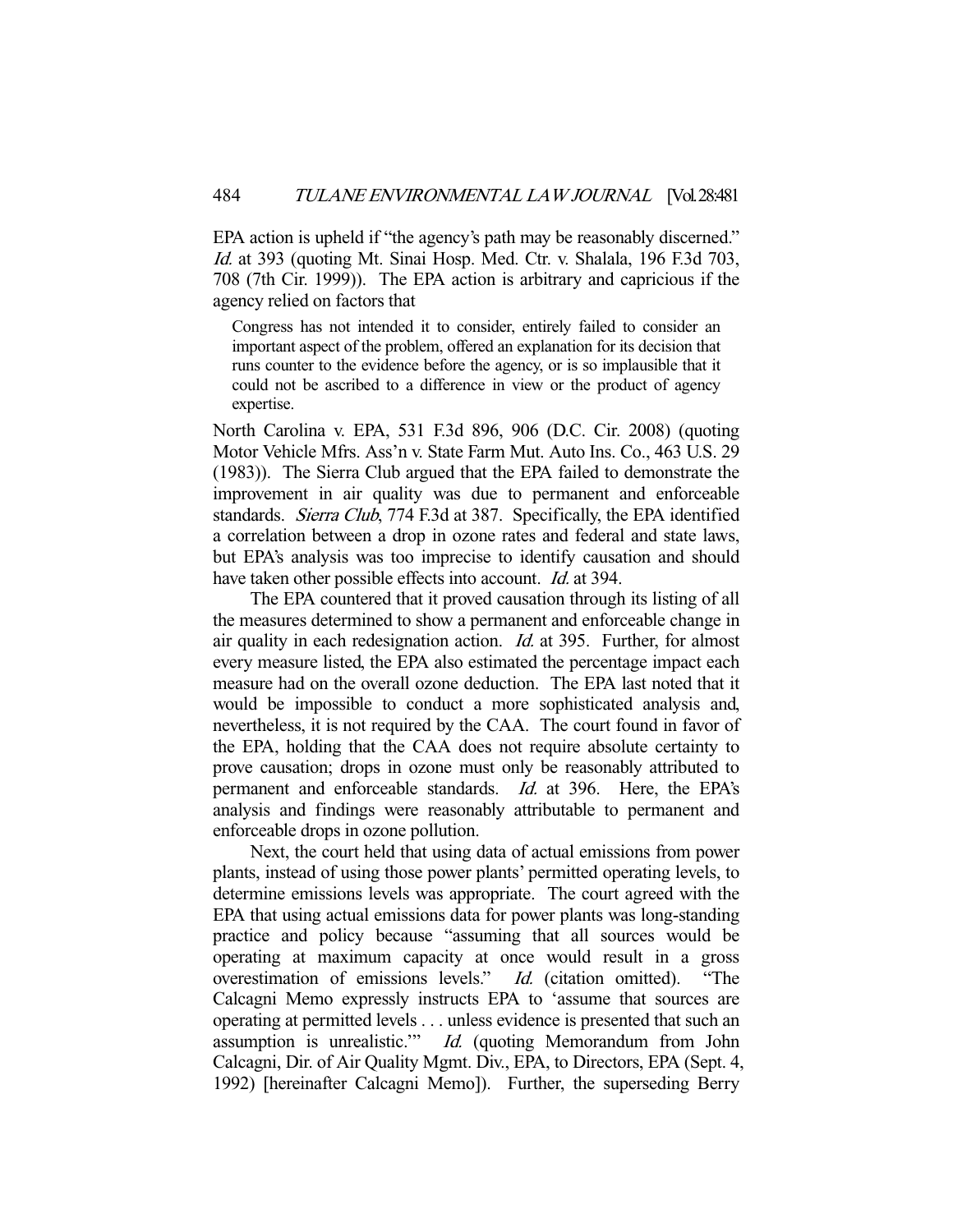Memo expressly allows the use of actual emissions for ozone pollution projections. Id. at 396-97 (citing Memorandum from D. Kent Berry, Acting Dir. of Air Quality Mgmt. Div., EPA, to Directors, EPA (Nov. 30, 1993). In short, the EPA "articulated a rational basis for its conclusion . . . that using maximum allowable emissions levels for power plants would have been unrealistic," under both the Calcagni Memo and Berry Memo. *Id.* at 397.

Last, the court found that the EPA's reliance on the  $NO<sub>x</sub>$  State Implementation Program (SIP) Call trading program (a cap and trade program developed to lower interstate transport of air pollution) as a factor for redesignating the areas was appropriate. *Id.* at 398. The Sierra Club argued that this program aims to reduce pollution of an entire region, not specific areas, and thus the effects in any one specific area cannot be permanent and enforceable. Id. at 397. Once more, the court agreed with the EPA's reasoning that the  $NO<sub>x</sub>$  SIP Call has had proven effects in lowering emissions. It found that the benefits of this program are typically static and predictable and the program was only one of many reasons for redesignating the areas. *Id.* at 398. Ultimately, the court found that the EPA's designations were not arbitrary and capricious and denied the Sierra Club's petition for review. Id. at 399.

#### C. Analysis

 This case clarifies the issue of standing concerning whether this particular type of injury is a speculative allegation. The court correctly took into consideration the fact that the lower standards were already certain and that the areas will still violate the nonattainment standard regulations. The court's decision concerning the merits of the case were also persuasive and well-reasoned. Because the CAA gives no insight into how to determine whether a factor has caused permanent and enforceable reductions, the EPA created and correctly applied its own guidance. However, Sheboygan County and the Greater Chicago areas' continuing violations were not adequately addressed and should be taken into greater consideration when redesignating the area.

Andrea Storer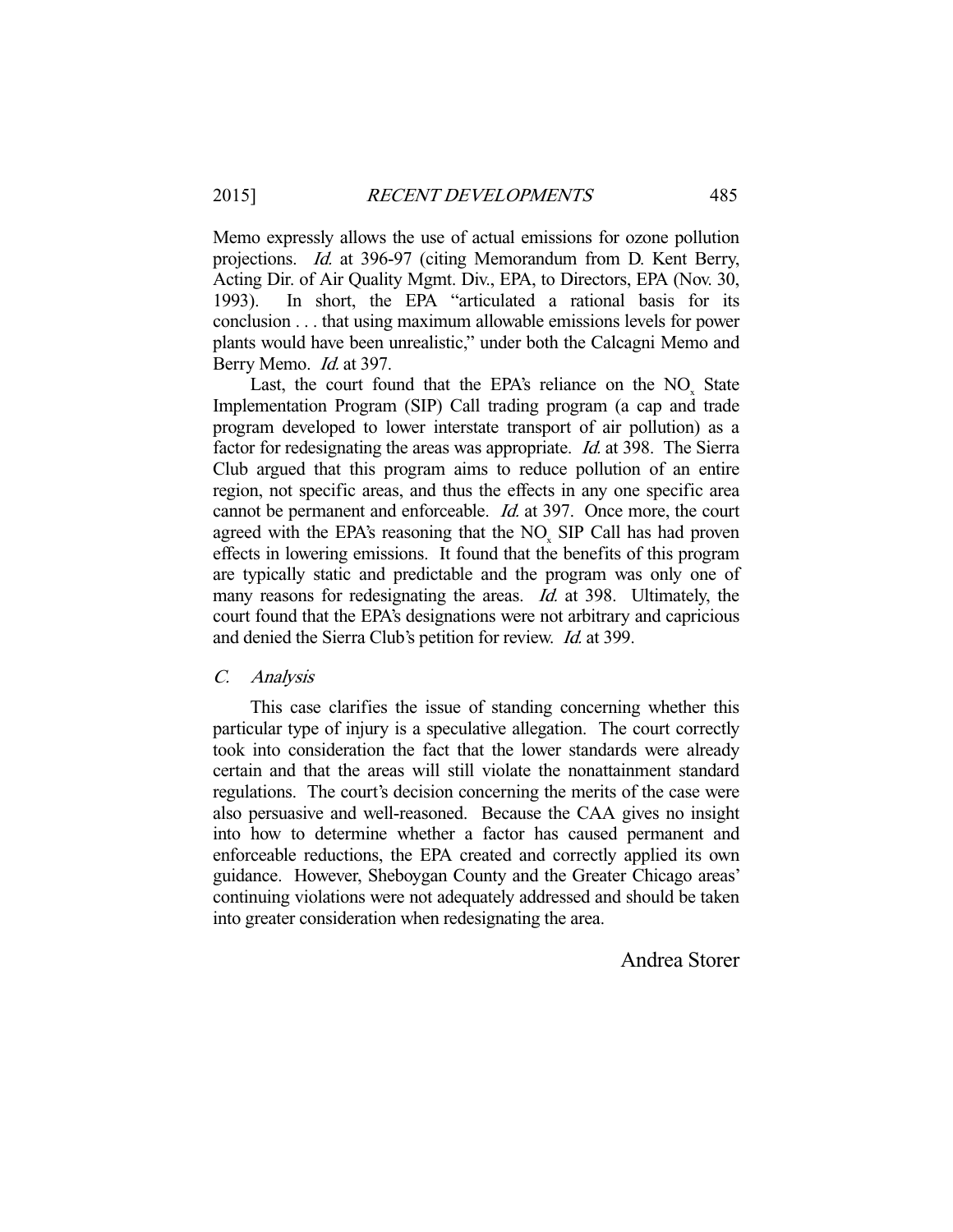#### II. CLEAN WATER ACT

# Alaska Community Action on Toxics v. Aurora Energy Services, LLC, 765 F.3d 1169 (9th Cir. 2014)

 In Alaska Community Action of Toxics v. Aurora Energy Services, LLC, the United States Court of Appeals for the Ninth Circuit reversed and remanded a decision by the United States District Court for the District of Alaska, which held in part that a coal export facility's nonstormwater discharges were covered by its general stormwater permit under the Clean Water Act's (CWA or Act) "permit shield" defense. 765 F.3d 1169, 1174 (9th Cir. 2014).

## A. Procedural and Factual Background

 The CWA was enacted by Congress to "restore and maintain the chemical, physical, and biological integrity of the Nation's waters." Alaska Cmty. Action on Toxics v. Aurora Energy Servs., LLC, 940 F. Supp. 2d 1005, 1007 (D. Alaska 2013) (quoting 33 U.S.C. § 1251 (2012)). In order to accomplish this goal, "the CWA prohibits 'the discharge of any pollutant by any person' to navigable waters 'except in compliance' with other provisions of the CWA, including the National Pollution Discharge Elimination System ('NPDES') permitting requirements." Id. (quoting 33 U.S.C.  $\S$  1311(a)). The term "discharge of a pollutant" is defined by the Act as "any addition of any pollutant to navigable waters from any point source." 33 U.S.C.  $\S 1362(12)(A)$ . The term "point" source" is then defined by the Act as "any discernible, confined and discrete conveyance." *Id.* § 1362(14). Under section 402 of the CWA, a discharger may obtain "a permit for the discharge of any pollutant, or combination of pollutants" as long as those discharges comport with a number of other CWA provisions. *Id.* § 1342(a). An NPDES permit under section 402 will "place limits on the type and quantity of pollutants that can be released into the Nation's Waters." Alaska Cmty. Action on Toxics, 940 F. Supp. 2d at 1007 (quoting S. Fla. Water Mgmt. Dist. v. Miccosukee Tribe of Indians, 541 U.S. 95, 102 (2004)).

 In Alaska Community Action on Toxics, two environmental groups, the Alaska Community Action on Toxics and the Alaska Chapter of the Sierra Club, brought an action under the CWA in the United States District Court for the District of Alaska against a coal-loading facility "located on the northwest shore of Resurrection Bay in Seward, Alaska" (Seward Facility). "The Facility's purpose is to receive coal by railcar from the Usibelli Mine located near Healy, Alaska, and to transfer that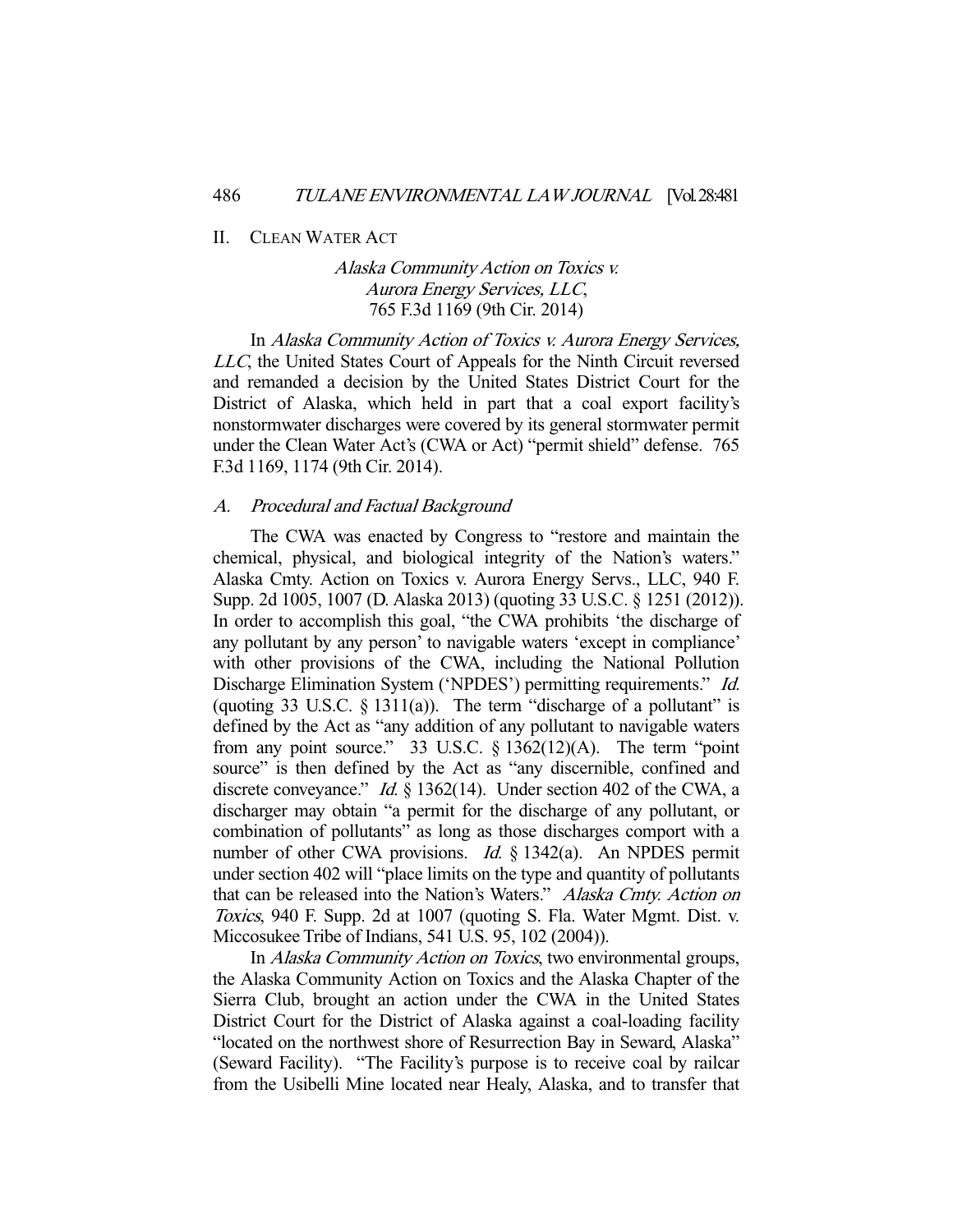coal onto ships for delivery to out-of-state markets." *Id.* at 1008. The Seward Facility originally obtained an individual NPDES permit for stormwater discharges in 1984. In 2001, based on advice from the United States Environmental Protection Agency (EPA), the Seward Facility switched from its individual stormwater permit to a "Multi-Sector General Permit for Stormwater Discharges Associated with Industrial Activities" (General Permit). *Id.* at 1010. As the district court explained, "The Seward Facility's General Permit is a general, nonfacility-specific permit that authorizes stormwater discharges for a variety of industrial operations."  $Id$  at 1015. In addition to authorizing stormwater discharges, the Seward Facility's General Permit "also authorizes several specified categories of 'non-stormwater discharges,' which are primarily unpolluted discharges and discharges associated with emergency services activities." *Id.* The plaintiffs brought three separate claims under the Act for discharges into Resurrection Bay (Bay) that they contended were not authorized under the General Stormwater Permit. Id. at 1008-09. The plaintiffs alleged that

(1) coal falls into the Bay, either directly or as coal dust, during the overwater transfer of coal from the stockpiles to the ship holds; (2) coal dust generated at the stockpiles, and other land-based areas of the Facility, migrate to the Bay as airborne dust; and (3) coal-contaminated snow is intentionally plowed into the Bay and into a pond and wetlands north of the Facility.

Id. at 1009. The parties filed cross motions for summary judgment on all of the plaintiffs' claims. Id. at 1011. The defendants argued "that each of the alleged discharges is either covered by their existing permit, subject to the protections of the CWA's permit shield provision, not regulated by the CWA, or [was] unproven by [p]laintiffs." *Id.* at 1013.

With regard to the first claim, "discharge[s] [of] coal from the overwater conveyor and ship loading area," the defendants argued that these discharges were either covered by its General Permit or that the CWA's "permit shield" defense was applicable to these discharges. *Id.* at 1014. As to whether or not the discharges in question were covered by the General Permit, the district court concluded that the "[d]efendants' permit does not expressly allow non-stormwater discharges of coal into the Bay." Id. at 1015. The district court thus moved to an analysis of the discharges under the CWA permit shield defense. The permit shield defense arises out of section 402(k) of the CWA, which states that "'[c]ompliance with a permit issued pursuant to this section shall be deemed compliance" with a list of enumerated sections of the CWA. Id. at 1014 (quoting 33 U.S.C. § 1342(k) (2012)). Citing Piney Run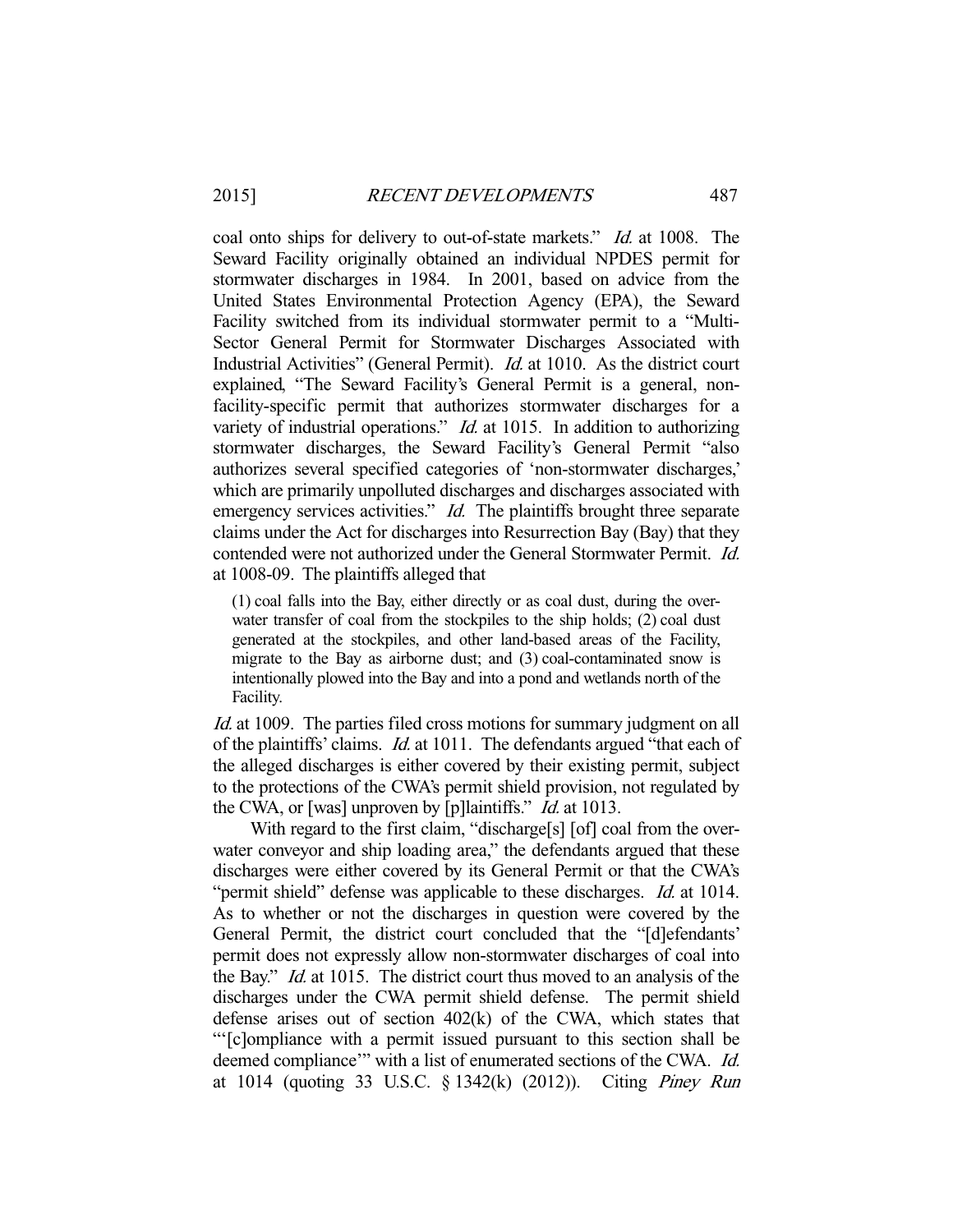Preservation Ass'n v. County Commissioners of Carroll County as the "seminal case addressing the scope of the CWA's permit shield provision," the district court concluded that the CWA permit shield provision applies to "'pollutants that are not listed in [the] permit as long as [the party] only discharges pollutants that have been adequately disclosed to the permitting authority." *Id.* (internal punctuation omitted) (quoting Piney Run Pres. Ass'n v. Cnty. Comm'r of Carroll Cnty., Md., 268 F.3d 255, 268 (4th Cir. 2001)).

 Under Piney Run, a discharger will be shielded from liability for discharges not mentioned in a permit if it was complying with its existing permit and "the discharges were adequately disclosed to, and reasonably anticipated by, the permitting authority during the permitting process." Id. at 1015 (citing Piney Run, 268 F.3d at 268). Section 2.1.2.10 of the defendants' General Permit required the Seward Facility to "eliminate non-stormwater discharges not authorized by an NPDES permit." *Id.* at 1016. The permit then referred to a list, found in section 1.1.3 of the General Permit, of nonstormwater discharges which were expressly authorized by the permit, "none of which include [d] coal." *Id.* The plaintiffs argued that this list of nonstormwater discharges was an exhaustive list and that provision of section 2.1.2.10 prohibited any additional nonstormwater discharges. In considering the scope of different categories of general permits, the district court explained:

The General Permit sets forth requirements generally applicable to all industrial categories covered by the Permit and, in a series of sub-sections, sets forth specific requirements, restrictions, and authorizations applicable to specific industries. Each industrial category is given a "sector" designation. The Seward Facility is designated as Sector AD. Sector AD is a catch-all category encompassing facilities that do not otherwise fit within the General Permit's specific categories.

Id. at 1017. The district court reasoned that because other sectors, such as "timber products" covered under sector A, allowed for additional nonstormwater discharges apart from those listed in section 1.1.3, section 1.1.3 could thus not be an exhaustive list. The district court explained further that because section 1.1.3 was not an exhaustive list, the coal discharges at the Seward Facility were "not 'specifically barred' by any permit provisions." *Id.* at 1018.

 After determining that the discharges in question were not specifically barred by the General Permit, the district court then reasoned that the discharges at issue had been "adequately disclosed" to the EPA and that the EPA "reasonably anticipated" the discharges such that the Seward Facility could avail itself of the permit shield defense. *Id.* at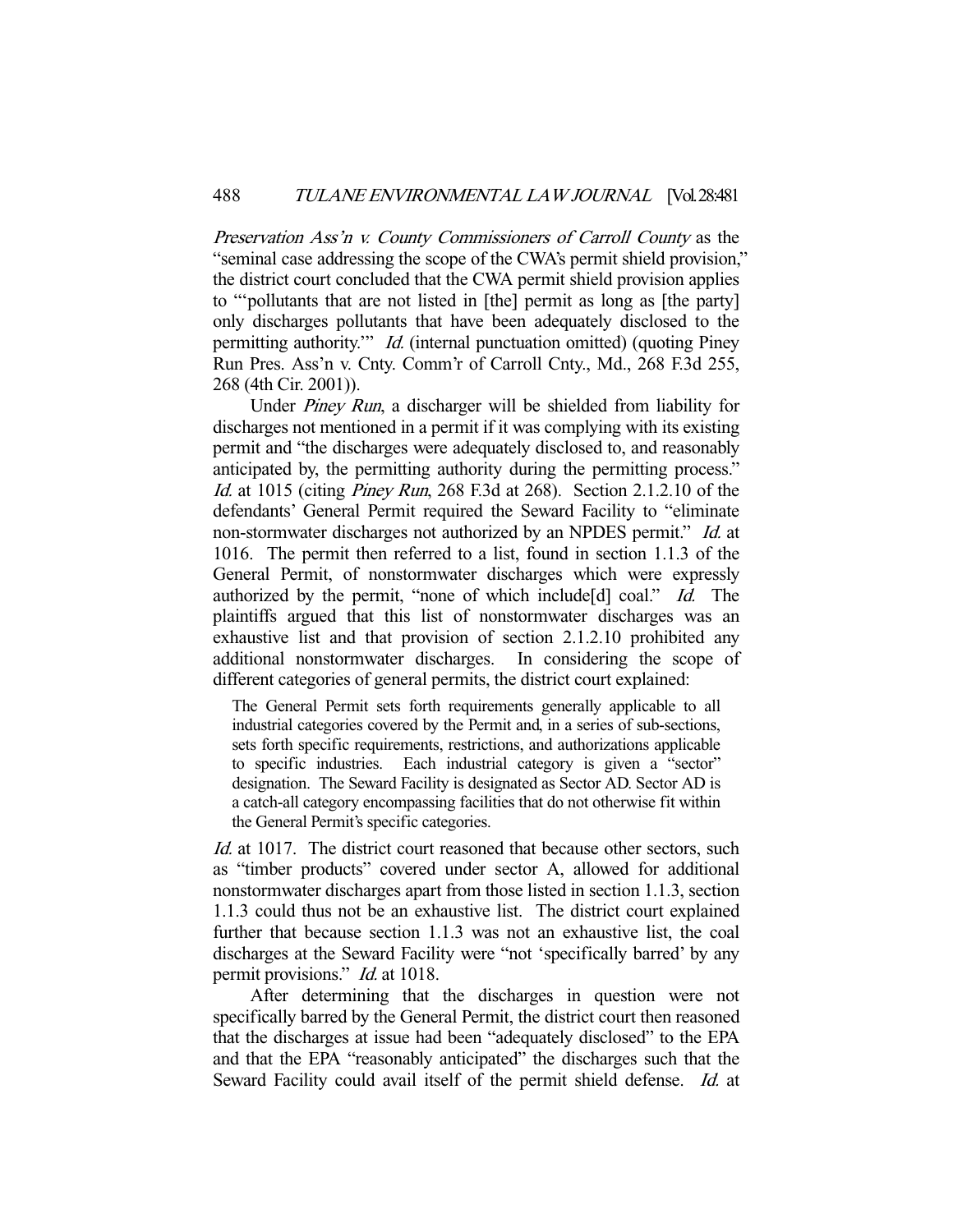1019-22. The district court noted that when the Seward Facility renewed its permit in 2009, it was required to prepare a prevention plan with measures to "control the amount of coal that enters the Bay." *Id.* at 1019. The measures required by the prevention plan, the district court concluded, made it clear that the nonstormwater "discharges were 'adequately disclosed' to the agency 'during the permitting process.'" Id. at 1020 (quoting Piney Run, 268 F.3d at 269). The district court further concluded that the agency had "reasonably anticipated" the nonstormwater discharges at issue because both the EPA and the Alaska Department of Environmental Conservation conducted a site-specific inspection that "focused substantially on non-stormwater discharges." Additionally, an EPA dive inspection from 1987 found that coal "[was] covering the ocean floor beneath the conveyer [sic] and dock," indicating further that the EPA had anticipated such discharges. *Id.* at 1021. In granting the defendants' motion for summary judgment on the plaintiffs' first claim, the district court concluded that because the discharges were disclosed to the agency and because the agency "reasonably contemplated" them, the nonstormwater discharges in question were thus protected under the Act's permit shield provision. Id. at 1022.

 The district court granted the defendants' motion for summary judgment on the plaintiffs' second claim finding that the wind-blown coal did not constitute a point source under the CWA. Id. at 1026-27. Lastly, with regard to the plaintiffs' third claim, related to discharges of coal-contaminated snow, the district court made a number of findings. Id. at 1027-29. First, the district court granted summary judgment to the defendants with regard to discharges resulting from contaminated snow falling off, or through the cracks of, the docks at the Seward Facility, reasoning that they were covered by the CWA permit shield provision and that the plaintiffs failed to support this claim with evidence. Id. at 1027-28. The district court refused to resolve the issue on summary judgment for either party as to whether snow plowed into the bay from the Seward Facility constituted a violation of the CWA, reasoning that "material issues of fact exist[ed] as to whether Defendants" were actually involved in such activity. Id. at 1029. Finally, the district court granted summary judgment to the defendants on the claim that the Seward Facility plowed "coal-contaminated snow into a pond and wetlands north of the Facility" because the plaintiffs failed to present sufficient evidence on this claim. Id.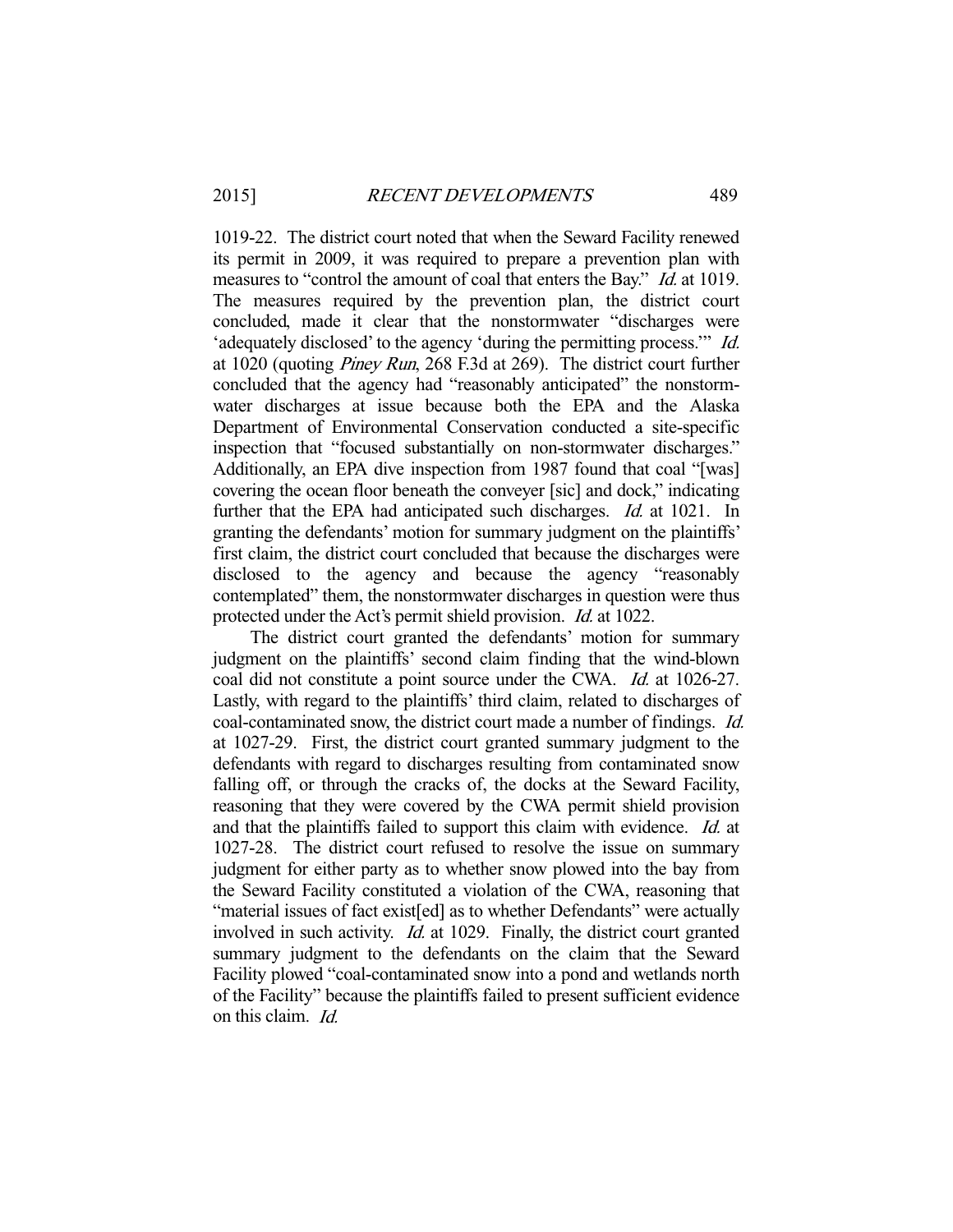## B. The Court's Decision

 The Ninth Circuit reversed the district court's decision holding that the express terms of the defendants' General Permit prohibited the nonstormwater discharges in question. Alaska Cmty. Action of Toxics, 765 F.3d at 1174. The court reviewed "'[t]he district court's interpretation of unambiguous terms of [an] NPDES permit" de novo. Id. at 1172 (quoting Russian River Watershed Prot. Comm. v. City of Santa Rosa, 142 F.3d 1136, 1141 (9th Cir. 1998)). The court determined, "The sole issue on appeal [was] whether defendants' alleged non-stormwater discharge of coal from the Seward Facility's conveyor system and ship loading area into Resurrection Bay [was] covered by the General Permit." Without entering into a permit shield analysis, the court concluded that the language in section 2.1.2.10 of the General Permit "prohibit[ed] defendants' non-stormwater discharge of coal." *Id.* The court found that although other sectors, like the timber products sector, "specify additional categories of non-stormwater discharge that are authorized or prohibited," the section governing the Seward Facility, sector AD, did not include such additional authorizations. *Id.* at 1173. The court noted, "With the possible exception of additional monitoring or reporting requirements that may be imposed, Sector AD facilities are governed only by the permit's general provisions." *Id.* The defendants also argued that because other sectors of the general permit explicitly prohibited certain nonstormwater discharges, these prohibitions "would be surplusage if Part 2.1.2.10 already prohibited all non-stormwater discharges not listed in Part 1.1.3." *Id.* In response, the court found that the language in 2.1.2.10 was clear in prohibiting the discharges in question and that the referral to list 1.1.3, which did not include the defendants' coal discharges, was a clear indication by the EPA that such discharges were not authorized. Importantly, the court noted that had it gone into a permit shield analysis, which had previously only been applied in the context of individual permits, the result would have been the same. Id. at 1173. The court thus refrained from deciding whether the permit shield analysis applied to the issue in this case involving a general permit. Id. at 1173-74.

## C. Analysis

 The Ninth Circuit's decision serves as an important limit on those nonstormwater discharges that will be authorized under general stormwater permits. Allowing greater leeway with regard to the nonstormwater discharges that are authorized under a general stormwater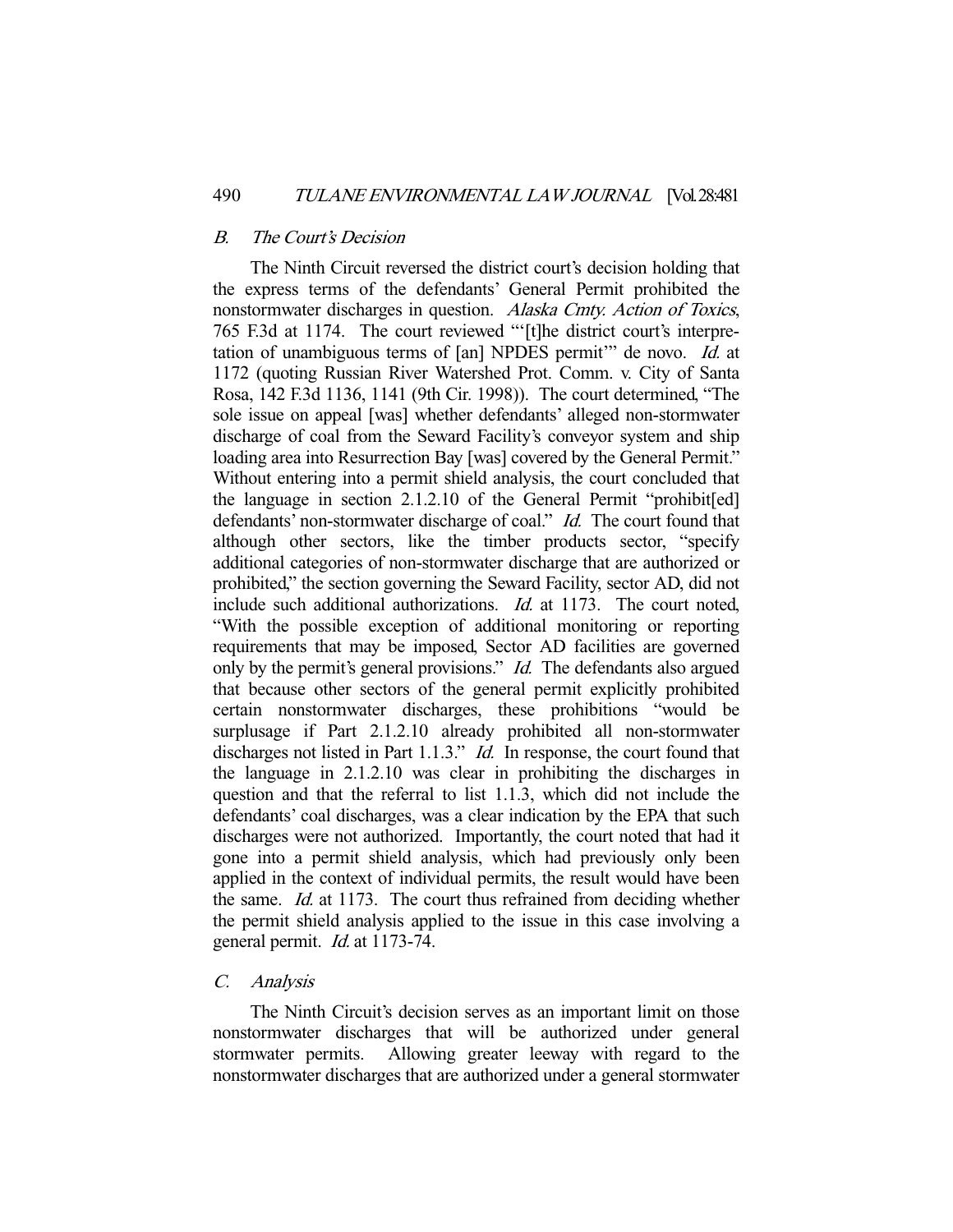permit would frustrate the purpose of the Act. Such leeway would contradict other permitting regimes under the CWA, such as individual permits granted under section 402. It is important, however, that permitting agencies include strong prohibitory language in their general permits, such as the language found in the Seward Facility's permit, so that nonstormwater discharges are unambiguously barred by the General Permit.

# William Lindsey

#### III. KEYSTONE XL PIPELINE

## Thompson v. Heineman, 289 Neb. 798, 802 (2015)

 In Thompson v. Heineman, the Supreme Court of Nebraska determined that Legislative Bill 1161 (L.B. 1161) was unconstitutional. 289 Neb. 798, 802 (2015). L.B. 1161 established procedures for seeking state approval of "major oil pipeline" plans. Prior to L.B. 1161, Nebraska's Public Service Commission (PSC) was the constitutionally established body exclusively tasked with the regulation of common carriers. NEB. CONST. art. IV, § 20. L.B. 1161 provided major oil pipeline carriers the option of bypassing the PSC's regulatory mandates in favor of seeking direct approval of pipeline plans from the governor. Leg. Neb. 1161, 102d Leg., 2d Sess. (Neb. 2012). With a 4-3 ruling against the law, the court deemed it unconstitutional. Thompson, 289 Neb. at 802. However, L.B. 1161 remains in effect by default due to Nebraska's constitutional article V, section 2, which requires a supermajority to strike down legislation. NEB. CONST. art. V, § 2.

A. Background

1. Legislative History

 In 2011, Nebraska's legislature passed the Major Oil Pipeline Siting Act (MOPSA). L.B. 1, 2012 Neb. Laws, 1st Spec. Sess., § 2. MOPSA required all major oil pipeline carriers to gain approval from the PSC in order to exercise eminent domain to build an oil pipeline. *Id.*  $\S$  1. With the stated objective of protecting the property rights of Nebraskans and the state's natural resources, MOPSA required the PSC to consider a variety of environmental, economic and social factors before approving of any plan. *Id.*  $\&$  8 (codified at NEB. REV. STAT.  $\&$  57-1407 (2015)). However, this law contained a significant exception for major oil carriers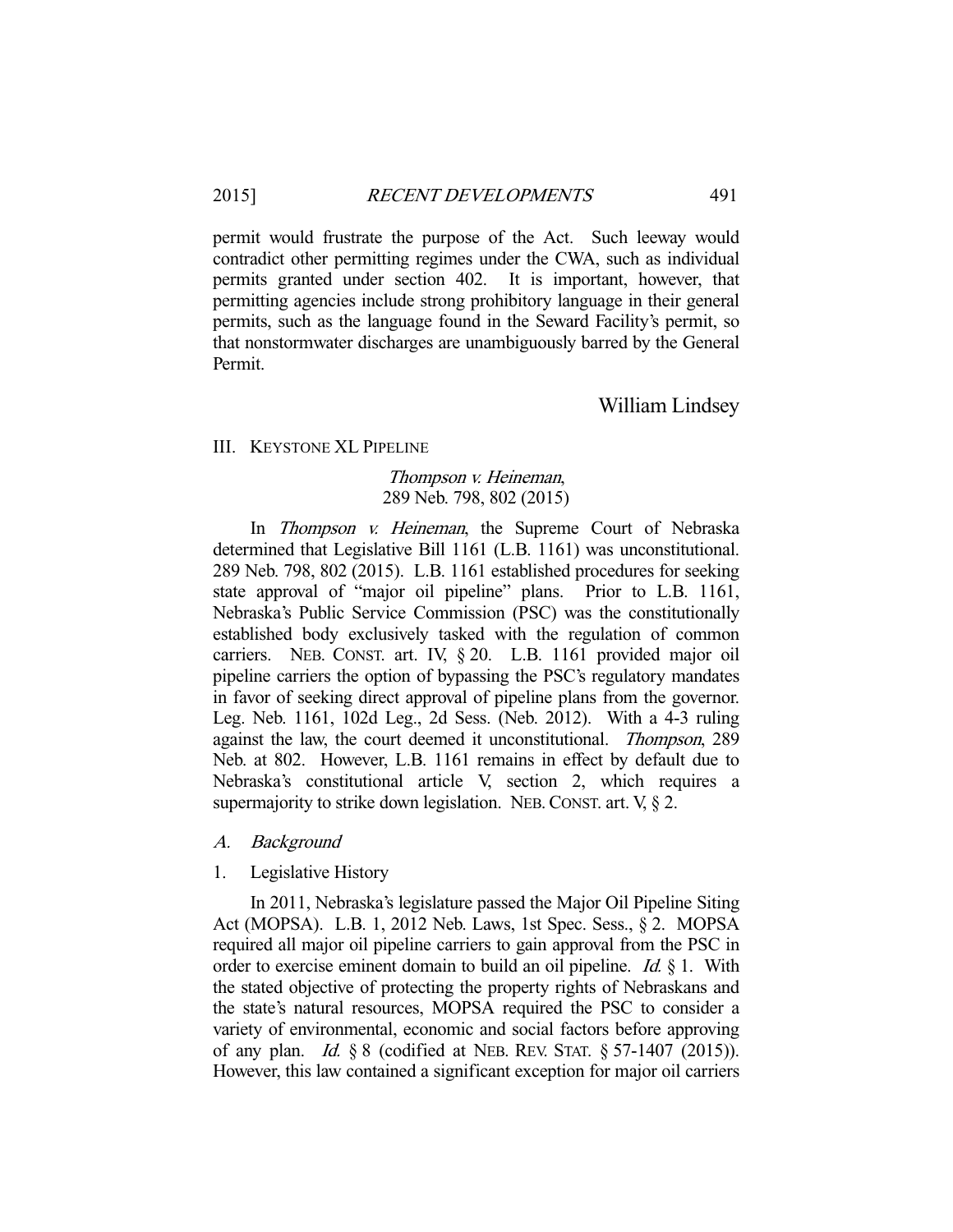that submitted an application to the United States Department of State "pursuant to Executive Order 13337" before MOPSA came into existence. *Id.* § 3(3). Executive Order 13,337 delegates to the United States Secretary of State the power to process applications for presidential permits for facilities such as oil pipelines. Exec. Order No. 13,337, 69 Fed. Reg. 25,299 (Apr. 30, 2004). When MOPSA was enacted, TransCanada's Keystone XL pipeline was the only plan to which this exception applied, and indeed TransCanada was the only carrier seeking to build such a pipeline across Nebraska. *Thompson*, 289 Neb. at 805, 808.

 In January 2012, the President of the United States denied TransCanada's application, leaving TransCanada ineligible for the exception. *Id.* at 806. In response, the legislature passed L.B. 1161. L.B. 1161 eliminated MOPSA's exemption, replacing it with two options for seeking approval of oil pipeline plans. Leg. Neb. 1161, 102d Leg., 2d Sess. (Neb. 2012). Under L.B. 1161, major oil carriers could either go through the standing PSC procedures, or they could undergo a review process by the Department of Environmental Quality (DEQ), which would then write a report to the governor who would have the power to approve or deny the plan. If seeking approval through the PSC, the carrier had to fund the review. If a carrier went through the governor, the DEQ supplied the initial funding which the carrier had to reimburse.

## 2. Procedural History

 TransCanada chose to seek approval from the governor and in April 2012 submitted a route plan to the DEQ. Thompson, 289 Neb. at 805, 809. On January 3, 2013, the DEQ submitted its report to the governor who approved the plan on January 22. *Id.* at 810. In March 2013, the Nebraska landowners who are the plaintiffs in this case filed a complaint against the governor, the director of the DEQ, and the state treasurer. Among other constitutional claims, the complaint alleged that L.B. 1161 unconstitutionally delegated power to the governor that belonged exclusively to the PSC. They also alleged that the bill unlawfully used state money by covering the cost of the DEQ approval process.

 The district court determined that while the landowners did not have traditional standing, they did have taxpayer standing. Id. at 811. The district court went on to rule that L.B. 1161 was unconstitutional solely on the basis that it unconstitutionally delegated power belonging exclusively to the PSC. *Id.* at 813. Both the state and the plaintiffs appealed.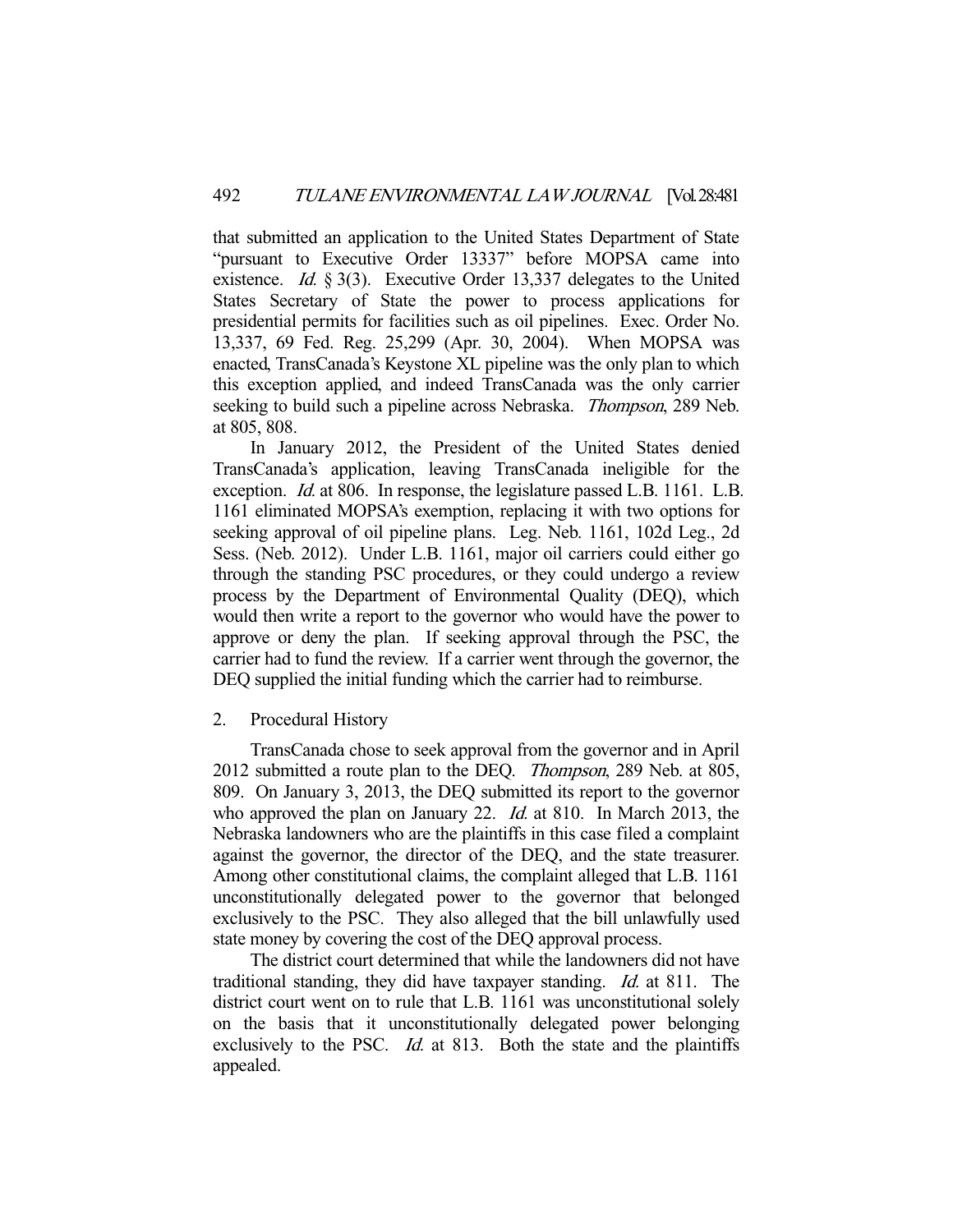## B. The Court's Decision

 On January 9, 2015, the Supreme Court of Nebraska agreed with the district court, holding that the plaintiffs had taxpayer standing and that L.B. 1161 unconstitutionally divested the PSC of its power. Id. at 802.

#### 1. Standing

 The court began its analysis by addressing the threshold question of the plaintiffs' standing. *Id.* at 814. Noting that while traditional standing requires that a plaintiff seeking relief show an injury in fact, the court recognized two taxpayer exceptions to that rule, both of which applied to the plaintiffs in this case. First, taxpayers may challenge the illegal use of public funds without showing any particularized injury. Second, taxpayers may raise issues that are matters of great public concern without an injury in fact. *Id.* 

 The court focused particular attention on the issue of taxpayer standing for matters of great public concern. *Id.* at 815-27. The court emphasized the importance of taxpayer standing in such circumstances, asserting that instances arise in which an individual citizen's interest in public policy far outweighs any injury in fact that the individual might prove through traditional standing. *Id.* at 816-17. Furthermore, without such standing, policy may go unchallenged when limited by the injury in fact requirement. *Id.* at 823. Indeed, "without an exception for matters of great public concern, elected representatives could flout constitutional violations with impunity." *Id.* Analogizing the case at hand to several others, the court determined that the landowners in this case raised an issue of great public concern, because the legislation implicates all citizens' interest in their form of government.

 The state argued that by granting such an exception, the court would be effectively eliminating all standing requirements. *Id.* at 824. The court countered that the exception is limited; not every "[l]egislative misstep" would be a matter of great public concern. *Id.* However, "[i]f the exercise of eminent domain over private property and the constitutional requirements for the organization of state government do not raise matters of great public concern, then no issue could." *Id.* 

## 2. The Constitutionality of L.B. 1161

 The court ruled in favor of the plaintiffs only after a detailed discussion of the state's assignments of error. *Id.* at 830-36. The state alleged first that because the landowners made a facial challenge to the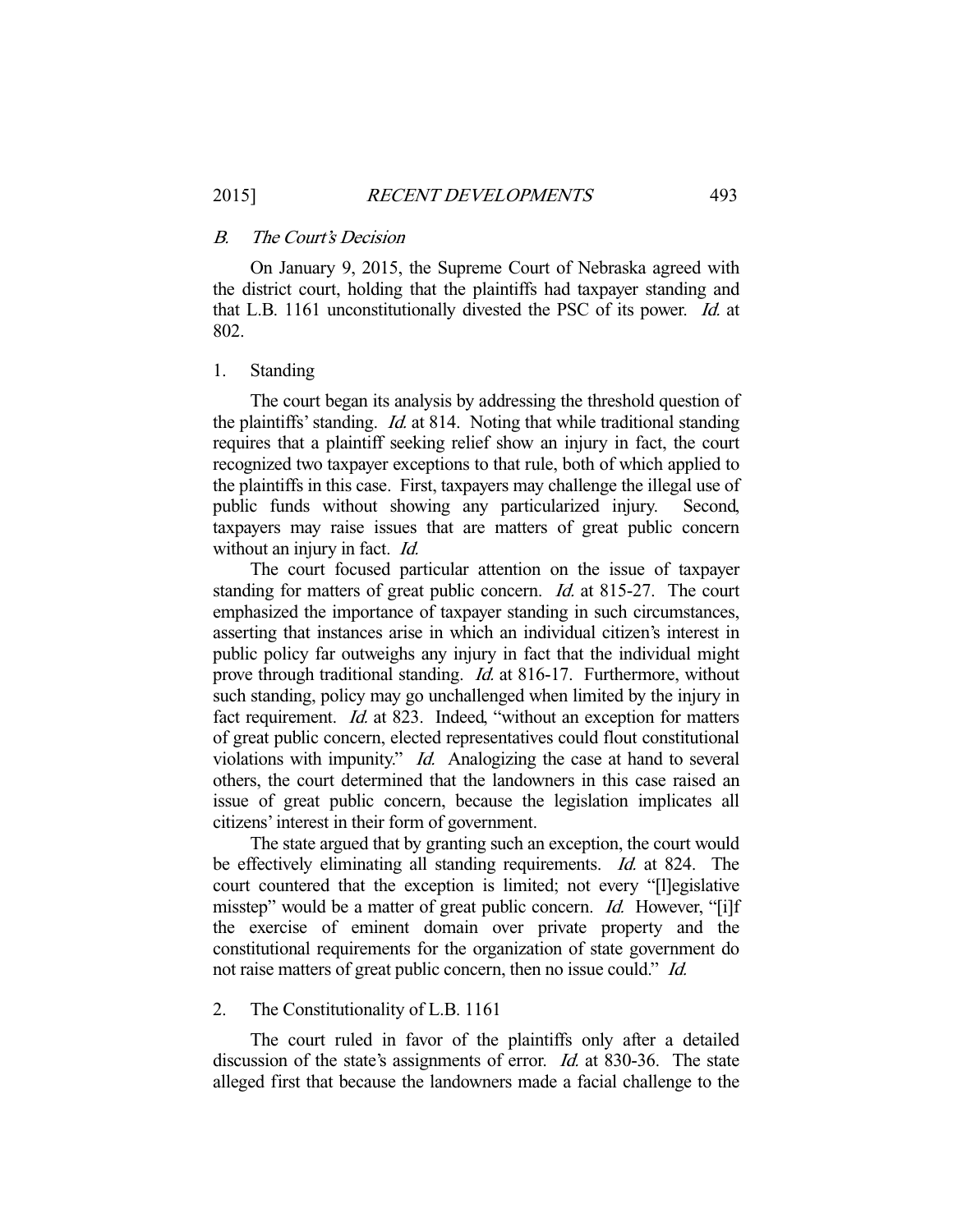law, they are required to demonstrate that it would be unconstitutional in all circumstances. Id. at 830. The state contended that there were three instances in which the law would be constitutional. First, the state claimed that only interstate carriers are common carriers subject to the PSC's control, and that if the court read the law as applying only to interstate carriers, it would be constitutional. Second, private pipeline carriers could seek the governor's approval without violating the constitution. Finally, the state claimed that even if the PSC has exclusive control over pipeline carriers, it does not have control over routing decisions.

 As to the first contention, the state pointed to several statutes distinguishing inter-state carriers from intrastate carriers and argued that these distinctions reveal the legislature's implicit intent to limit the definition of common carrier. *Id.* at 836-37. However, the court states, "[U]nless the Legislature enacts legislation to specifically restrict the PSC's authority and retains control over that class of common carriers, it cannot constitutionally deprive the PSC of its regulatory powers." Id. at 833. After reviewing circumstances in which the legislature did explicitly limit the power of the PSC, the court concluded that this was not such a case.

 Next, the state argued that the law would be facially constitutional if private carriers were seeking approval for a pipeline. *Id.* at 841. However, the court concluded that the right to exercise eminent domain is the essential feature distinguishing a common carrier from a private one. Eminent domain may only be exercised for a public purpose. Any carrier granted such a right would thereby be a common carrier for purposes of PSC regulation.

 Finally, the court quickly refuted the state's claim that the PSC has no authority to review a pipeline's route. Id. at 845-46. The court noted that this contention is clearly contrary to case law. Id. at 845. In fact, the Nebraska Supreme Court once said, "[U]nder the Constitution, [the PSC] has original jurisdiction and sole power to grant, deny, amend, revoke, or transfer common carrier certificates of convenience and necessity." Id. at 846 (quoting State v. Ramsey, 37 N.W.2d 502, 507 (Neb. 1949)). As the court points out, the challenged law itself acknowledges the PSC's authority to do so. Id. at 846. Accordingly, no matter how liberally the court reads the law, with deference to the legislature firmly in mind, the court finds that L.B. 1161 is unconstitutional.

# C. Analysis

 Remarkably, the Nebraska Supreme Court's lengthy, detailed exploration of the constitutionality of L.B. 1161 is little more than dicta.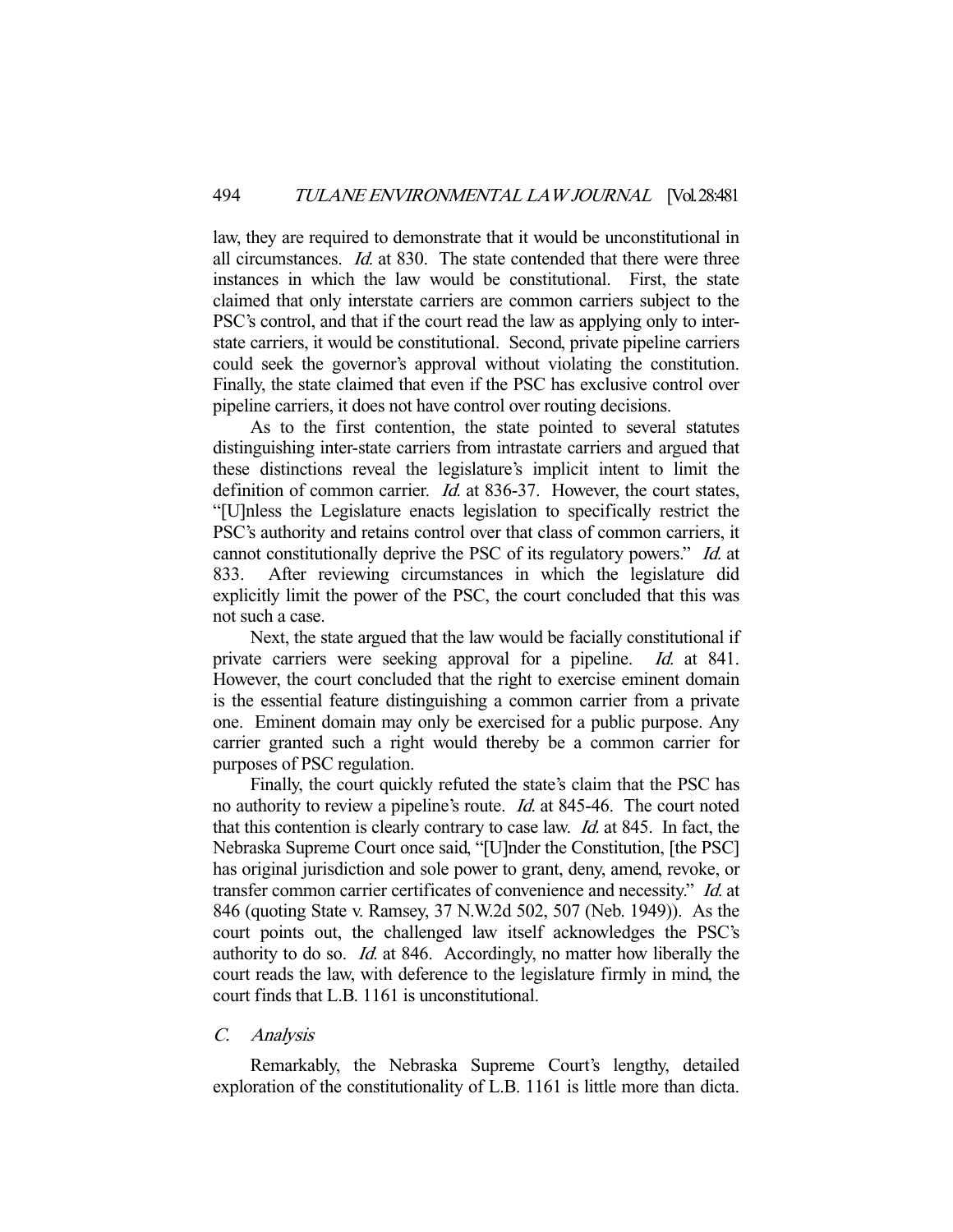Despite issuing an opinion composed entirely of reasons to uphold the district court's ruling, the court ultimately vacated it. *Id.* at 848. This is the default result of Nebraska's unusual constitutional provision requiring a supermajority to overturn legislation. Certainly this is a confounding result when, as the court points out, none of the justices on the court argued that the law was constitutional. Id. at 847. Instead, the dissenting justices reached an impasse on the issue of standing and refused to consider the merits of the case.

 In its concluding remarks, the court made a frank attempt to assert neutrality and preempt accusations of partisanship. Id. at 846. The court insisted:

This appeal is not about the wisdom or necessity of constructing an oil pipeline but instead is limited to the issues of great public concern raised here: which entity has constitutional authority to determine a pipeline carrier's route and whether L.B. 1161 comports with the Nebraska Constitution's provisions controlling this issue.

Id. There was very little indication in the opinion itself of what a politically volatile issue the Keystone XL pipeline has become in recent years. As judges are wont to do, the Nebraska Supreme Court adroitly cloaked itself in neutrality. Yet, the fact that the court issued such a lengthy, combative opinion knowing that it would not achieve its ends seems like an exercise in futility if it is not read in part as a reflection of the political position of the majority.

# Devin Johnson

# IV. RENEWABLE ENERGY TAX INCENTIVES

#### Energy Credit: Internal Revenue Service Notice 2015-4

 On January 13, 2015, the Internal Revenue Service (IRS) released Notice 2015-4. "This notice provides guidance on the performance and quality standards that small wind energy property must meet to qualify for the energy credit under § 48 of the [Internal Revenue] Code [(I.R.C.)]." I.R.S. Notice 2015-4, 2015-5 I.R.B. 337, 407-08.

## A. Background

 Combating climate change requires simultaneously using less energy and increasing the share of nonfossil energy. Michael B. Gerrard, Introduction and Overview, in THE LAW OF CLEAN ENERGY: EFFICIENCY AND RENEWABLES 1, 1 (Michael B. Gerrard ed., 2011). One way in which the U.S. government has tried to foster the creation and use of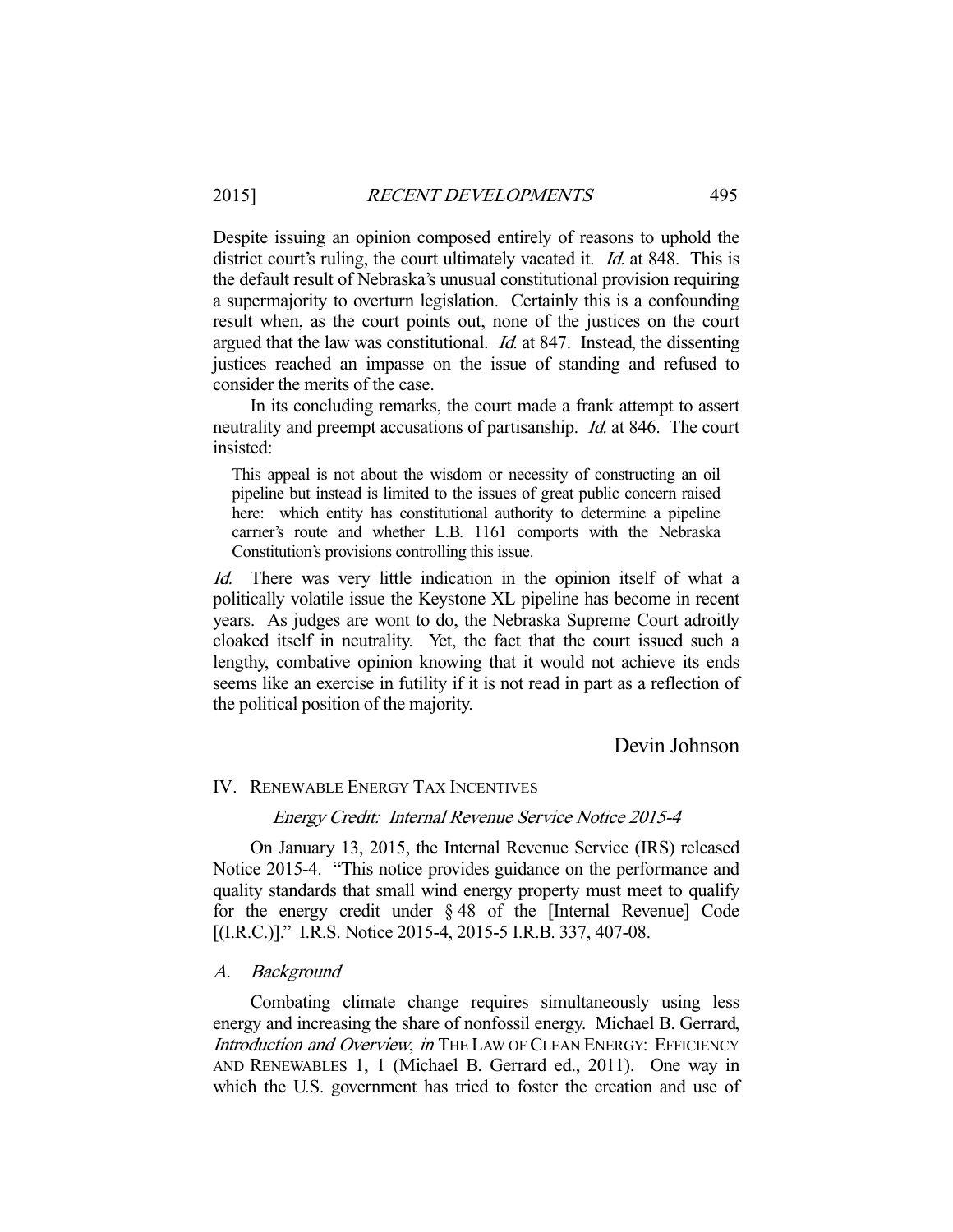renewable energy sources is through federal tax policy. "Tax incentives encourage clean energy by reducing the tax liability of businesses and consumers who engage in the qualifying activities." Roberta F. Mann & E. Margaret Rowe, *Taxation*, *in* THE LAW OF CLEAN ENERGY: EFFICIENCY AND RENEWABLES, *supra*, at 145. Specifically, the federal government encourages the private sector to develop and implement clean energy sources by reducing the tax cost of the activity. Id. at 146 ("In the renewable energy sector, the bulk of the tax incentives come in the form of either production tax credits (PTCs) or investment tax credits (ITCs)."). Both ITCs and PTCs reduce the taxable income of businesses. The PTC is an income tax credit based on the amount of kilowatt-hours of energy generated by the renewable energy project and sold by the taxpayer to an unrelated third party during the taxable year. 26 I.R.C. § 45(a) (2012). On the other hand, the ITC rewards investment in the physical equipment needed to generate renewable energy rather than the generation of renewable energy itself. In other words, taxpayers receive a corporate tax credit based on the investment cost of a qualifying project. *Id.* § 48(a)(1).

 Under I.R.C. § 48, the IRS offers a 30% tax credit for qualified solar energy, qualified small wind energy, and qualified fuel cell property, id. § 48(a)(2)(A), (a)(3)(A), placed in service during the taxable year, id.  $§$  48(a)(1). A "qualified small wind energy property" is defined as "property which uses a qualifying small wind turbine to generate electricity." *Id.*  $\S$  48(c)(4)(A). And a "qualifying small wind turbine" is defined as a wind turbine that has a nameplate capacity of 100 kilowatts or less. *Id.*  $\frac{6}{3}$  48(c)(4)(B). Small wind energy projects must be placed into service prior to January 1, 2017, to qualify for the ITC. Id.  $§$  48(c)(4)(C).

In order to qualify for the  $\S 48$  energy credit, the taxpayer must construct, reconstruct, or erect the property, or if acquired by the taxpayer, its original use begins with the taxpayer. *Id.*  $\S$  48(a)(3)(B)(i)-(ii). The property must also be depreciable or amortizable, *id.*  $\S$  48(a)(3)(C), and meet the performance and quality standards, *if any*, which have been prescribed by the Secretary of the Treasury, in effect at the time of acquisition of the property. *Id.*  $\&$  48(a)(3)(D)(i)-(ii).

# B. Notice 2015-4

## 1. Performance and Quality Standards

 The Secretary of the Treasury has the authority to place performance, safety, and quality standards on all energy property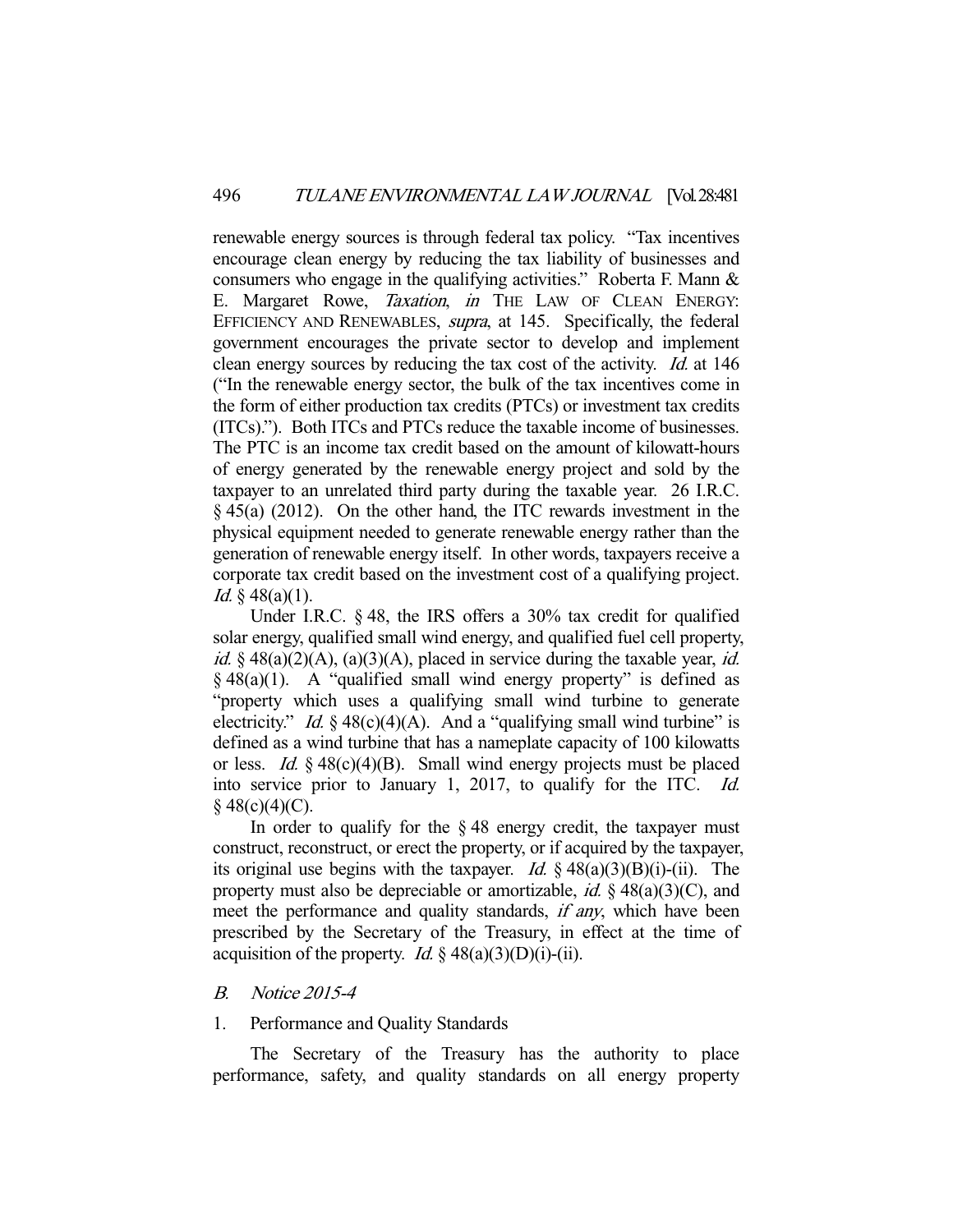qualifying for the ITC. Id.  $\frac{3}{48(a)(3)(D)(i)}$ . The Secretary of the Treasury may prescribe performance and quality standards by promulgating a regulation after consulting with the Secretary of Energy. Id. Although no regulations have been issued to date the IRS has recently published Notice 2015-4 as guidance on the performance and quality standards for small wind energy property. "A notice is a public pronouncement that may contain guidance that involves substantive interpretations of the Internal Revenue Code." Understanding IRS Guidance- A Brief Primer, IRS (Jan. 23, 2015), http://www.irs.gov/uac/ Understanding-IRS-Guidance-A-Brief-Primer. Notice 2015-4 constitutes the first guidance on the performance and quality standards of energy property. David Burton, IRS Specifies Performance, Quality Standards For Small Wind Turbines, N. AM. WIND POWER (Jan. 20, 2015), http:// www.nawindpower.com/e107\_plugins/content/content.php?content.13856. The IRS chose to impose performance and safety standards on only one category of energy property, small wind turbines.

 Notice 2015-4 requires that small wind energy property meet the performance and quality standards set forth in either "(1) American Wind Energy Association Small Wind Turbine Performance and Safety Standard 9.1-2009 (AWEA); or (2) International Electrotechnical Commission 61400-1, 61400-12, and 61400-11 (IEC)." I.R.S. Notice 2015-4, 2015-5 I.R.B. 337, 407, § 3.01. The IEC is a not-for-profit, nongovernmental organization comprised of national committees that appoint experts from industry, government agencies, various associations, and academia to develop international standards for electrical, electronic, and related technologies. Who We Are, INT'L ELECTROTECHNICAL COMMISSION, http://www.iec.ch/about/profile/?ref=menu (last visited Feb. 8, 2015); About the IEC Vision & Mission, INT'L ELECTRO-TECHNICAL COMMISSION, http://www.iec.ch/about/?ref=menu (last visited Feb. 8, 2015). IEC 61400 is a class of IEC international standards covering wind turbines. 61400-1 covers design standards, Wind Turbines—Part 1: Design Requirements, INT'L ELECTROTECHNICAL COMMISSION (Aug. 31, 2005), http://webstore.iec.ch/Webstore/webstore. nsf/ArtNum\_PK/34708!opendocument&preview=1 (subscription required), 61400-12 covers power performance standards, Wind Turbines—Part 12- 1: Power Performance Measurements of Electricity Producing Wind Turbines, INT'L ELECTROTECHNICAL COMMISSION (Dec. 16, 2005), http:// webstore.iec.ch/Webstore/webstore.nsf/ArtNum\_PK/35360?OpenDocument (subscription required), and 61400-11 covers standards for acoustic noise measurements, Wind Turbines—Part 11: Acoustic Noise Measurement Techniques, INT'L ELECTROTECHNICAL COMMISSION (Nov. 11, 2012), http://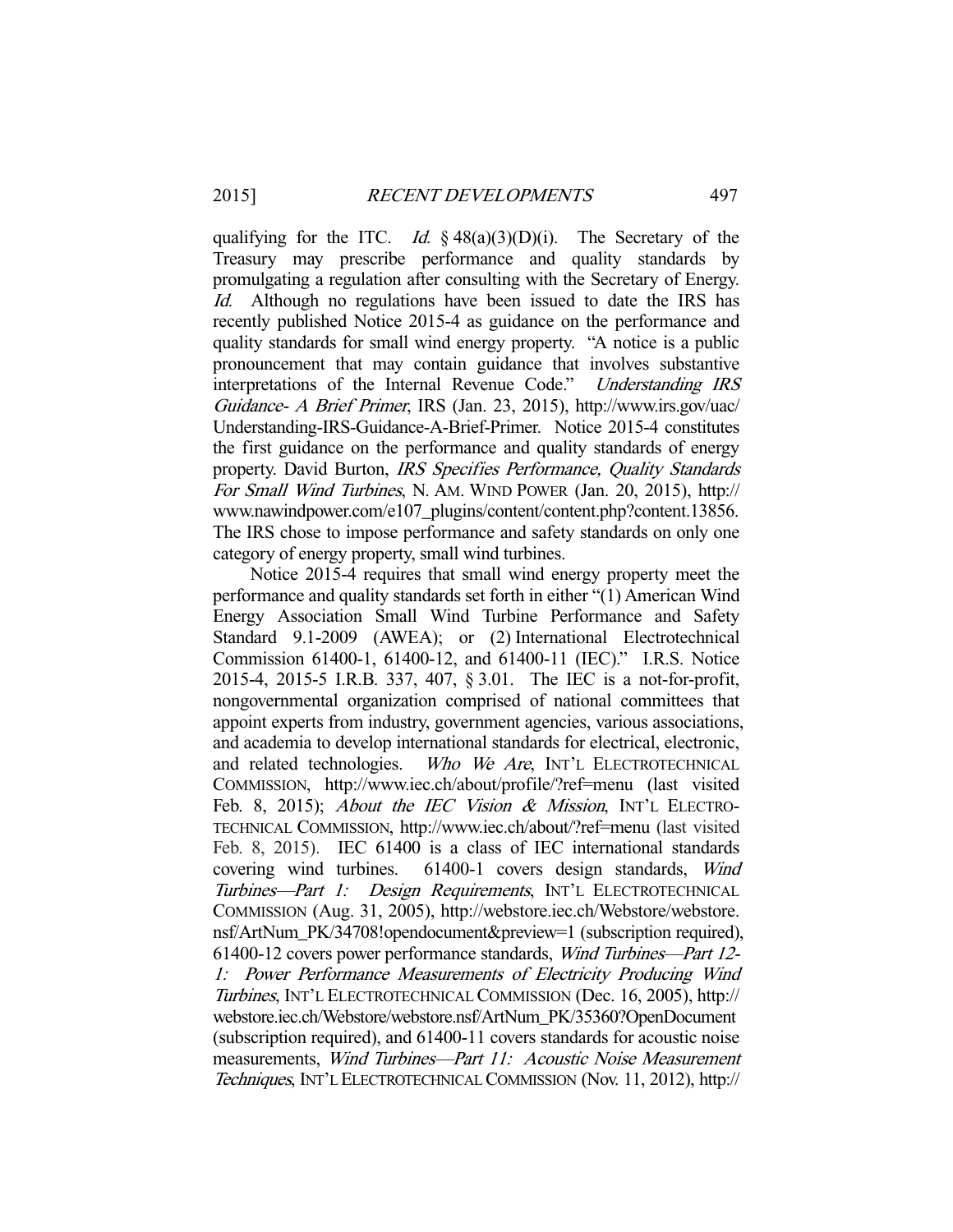webstore.iec.ch/Webstore/webstore.nsf/ArtNum\_PK/47109?OpenDocument (subscription required). The American Wind Energy Association (AWEA) is the national trade association for the U.S. wind industry that supports wind industry members and wind policy advocates in efforts to promote wind energy as a clean energy source for the country. AM. WIND ENERGY ASS'N, http://www.awea.org/About/landing.aspx?ItemNum ber=5237&navItemNumber=633 (last visited Feb. 8, 2015). IEC's 61400 standards form the basis of AWEA Performance and Safety Standard 9.1-2009. AWEA departs from IEC standards in specific instances in order to address technical differences between small and large wind turbines and to present test results in a consumer-friendly format. AWEA Small Turbine Performance and Safety Standard, AM. WIND ENERGY ASS'N (2009), http://www.smallwindcertification.org/wp-content/ uploads/2011/05/AWEA\_2009-Small\_Turbine\_Standard1.pdf. Both AWEA and IEC standards evaluate wind turbines "in terms of safety, reliability, power performance, and acoustic characteristics." Id. at 1.

 All "small wind energy property acquired or placed in service (in the case of property constructed, reconstructed, or erected by the taxpayer) after February 2, 2015" must comply with the guidance of Notice 2015-4. I.R.S. Notice 2015-4, 2015-5, I.R.B. 337, 408, § 5. Requiring that small wind turbines meet either AWEA or IEC performance and quality standards in order to qualify for section 48 energy credits forces manufacturers of small wind turbines to become compliant as quickly as possible. Those manufacturers who fail to certify their products cannot accommodate buyers interested in taking advantage of section 48 energy credits and will foreseeably lose business to those wind turbine manufacturers that have already become compliant.

# 2. Certification

 Notice 2015-5 also enumerates the contents of a certification and defines eligible certifiers. *Id.* at 407, § 4.

The certification must include:

- (a) The name and address of the manufacturer;
- (b) The property name and model number;
- (c) The name and address of the eligible certifier;
- (d) The nameplate capacity of the wind turbine; and
- (e) A signed and dated statement by the eligible certifier that the property complies with the performance and quality standards of AWEA or IEC.

Id. at 407, § 4.02.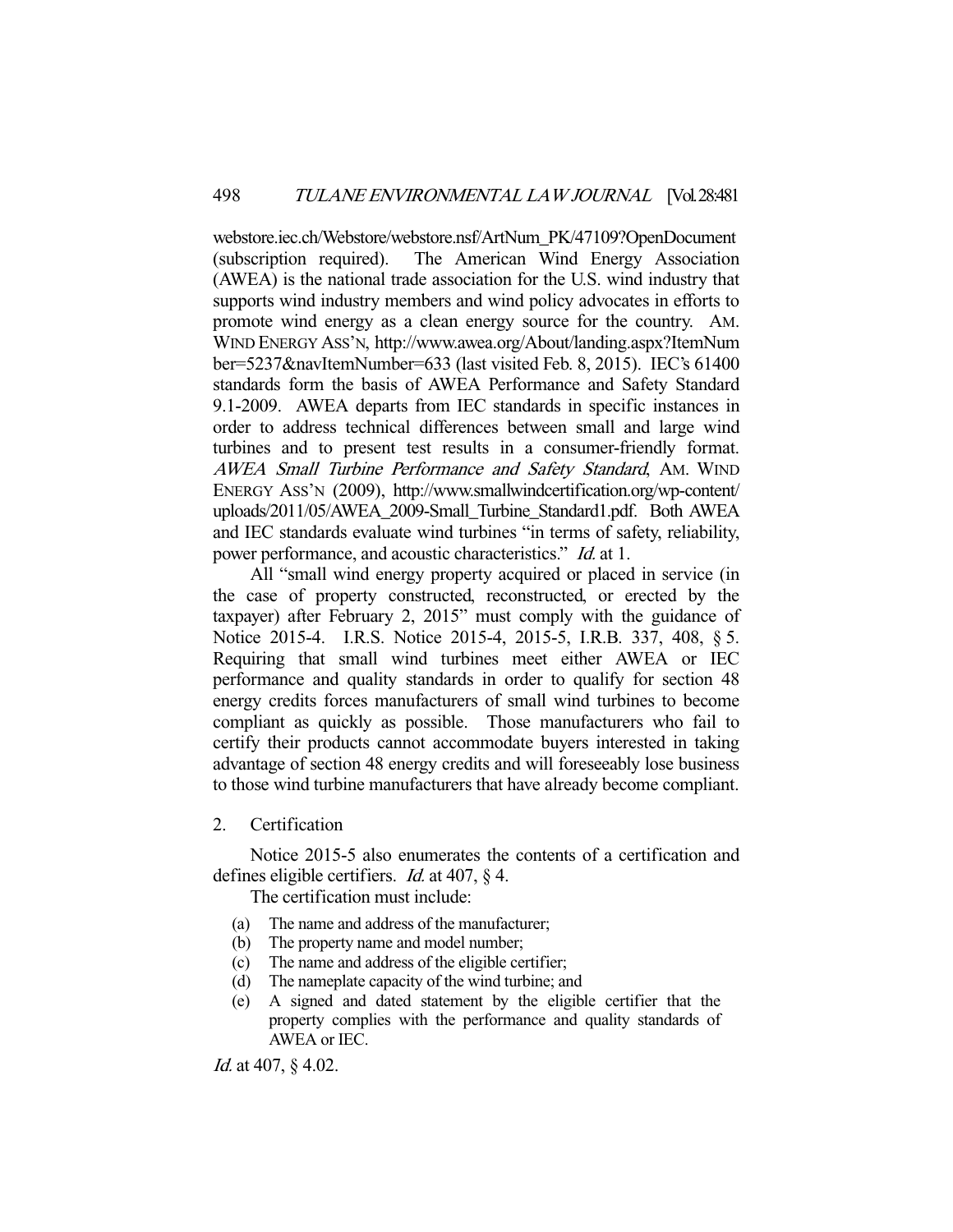A Notice 2015-4 certification must be issued by an eligible certifier, "a third party that is accredited by the American Association for Laboratory Accreditation or other similar accreditation body." Id. at 407, § 4.03. The use of a third-party certifier and identification of a set of quantifiable standards necessary for certification standardizes the process of certification.

 After certification, manufacturers must make certification available to purchasers. The manufacturer may provide certification in any form that will allow taxpayers "to retain the certification for tax recording purposes." Id. at 407, § 4.01. For example, the manufacturer may provide a printable copy of the certification on their website. *Id.* at 407, § 4.04. Turbine manufacturers must retain documentation of the certification and, upon request by the IRS, make available for inspection such documentation, "including any test reports conforming to AWEA or IEC." Id.

 Taxpayers may generally "rely on a manufacturer's certification that a small wind turbine meets the performance and quality standards of AWEA or IEC." *Id.* at 407, § 4.05. The exception to this general rule occurs when the IRS determines that a manufacturer's right to provide a certification on which future purchasers may rely must be withdrawn. After certification is withdrawn, the IRS will publish an announcement of the withdrawal. Any taxpayers who purchase turbines after this publication date may not rely on the manufacturer's certification, "even if the property is not installed or the credit is not claimed before the announcement of the withdrawal is published." Id. at 408,  $\S$  4.06. Certification will be withdrawn if an IRS investigation determines that a certified small wind turbine does not meet the performance and quality standards of AWEA or IEC, or if the manufacturer fails to maintain records of certification and make them available to the IRS when requested. Id. at 407, § 4.06. Erroneous certifications may lead to penalties imposed on manufacturers under § 7206 "for fraud and making false statements" and/or under § 6701 "for aiding and abetting an understatement of tax liability." *Id.* at 408, § 4.06. Even though taxpayers may generally rely on manufacturer's certification, taxpayers must be vigilant of any IRS announcements of withdrawal before purchasing turbines.

 The taxpayer is not obligated to include the certification or any documentation in their tax return. *Id.* at 407, § 4.05. However, as stated under  $\S$  1.6001-1(a), taxpayers shall maintain all records necessary to establish that credits were in fact earned and for the amount claimed. Id. (referencing 26 C.F.R.  $\S$  1.6001-1(a)). Therefore, "a taxpayer claiming a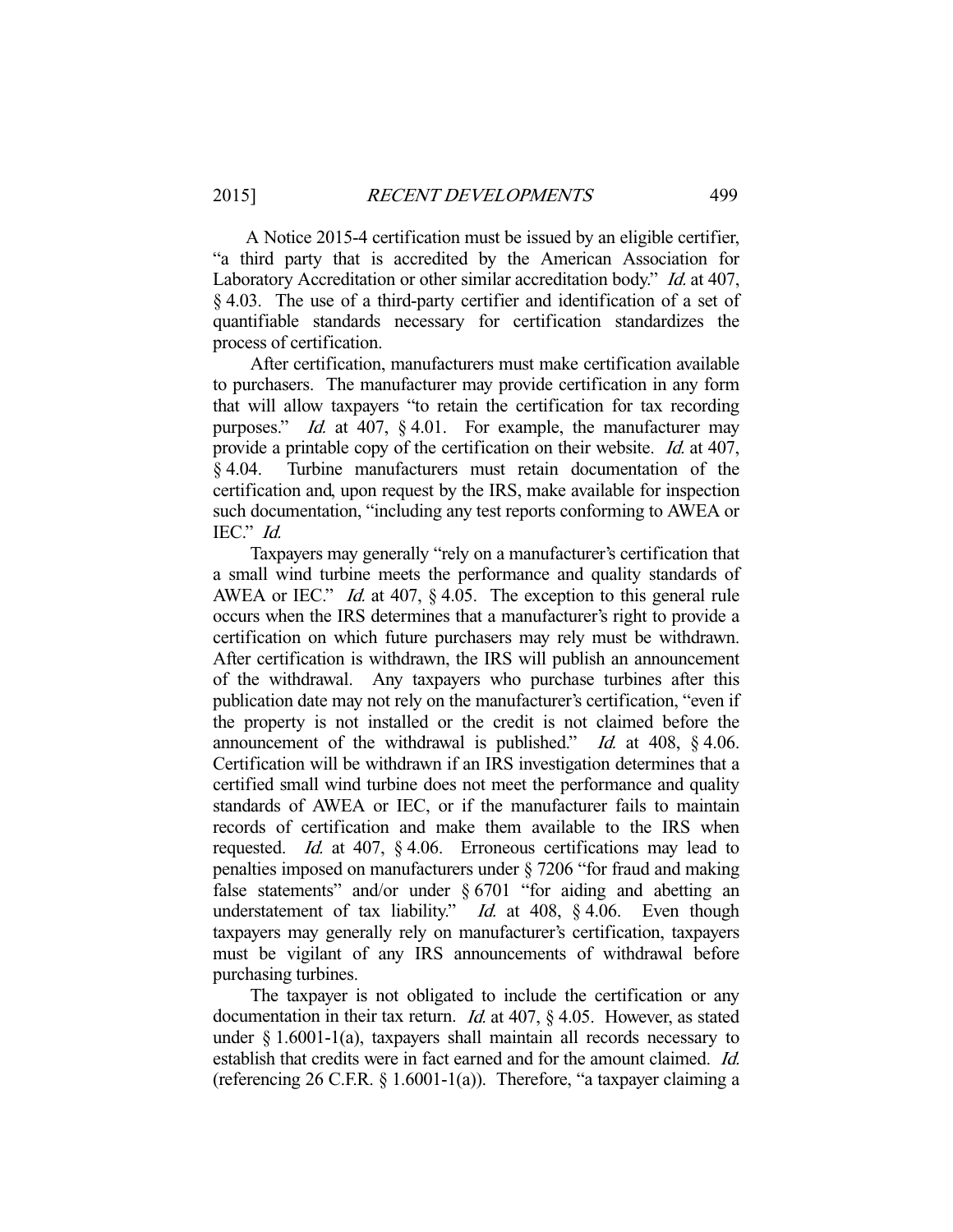credit for a small wind turbine should retain the certification statement as part of the taxpayer's records." Id.

## C. Analysis

 Requiring that small wind turbines meet AWEA or IEC standards to qualify for the ITC will help create a standard method of assessment of small wind turbines. Certification of small wind turbines will also help "prevent unethical marketing claims, ensur[e] consumer protection and buil[d] credibility" in small wind technology. Explore the Issues: Small Wind Industry Standards, AM. WIND ENERGY ASS'N, http://www.awea. org/Issues/Content.aspx?ItemNumber=4651 (last visited Feb. 8, 2015). Increased consumer confidence may lead to mainstream acceptance of small wind technology and increased investment in wind as a form of renewable energy. Furthermore, as benchmarks of performance and quality requirements have entered the market place, small wind turbine manufacturers have an incentive to invest in research and development. New technologies and more efficient designs will help manufacturers differentiate their products from other certified turbines.

Carys Arvidson

# V. TOXIC SUBSTANCES CONTROL ACT

Trumpeter Swan Society v. EPA, 774 F.3d 1037 (D.C. Cir. 2014)

In *Trumpeter Swan Society v. EPA*, the United States Court of Appeals for the District of Columbia affirmed dismissal of a complaint seeking review of the United States Environmental Protection Agency's (EPA) denial of a petition asking the agency to regulate spent lead bullets and shot under the Toxic Substances Control Act (TSCA). 774 F.3d 1037, 1038 (D.C. Cir. 2014). The appeals court based its decision on different grounds than the lower court.

## A. TSCA Background

 The TSCA gives the EPA authority to regulate "chemical substance[s]" that the agency has a "reasonable basis to conclude ... present[] or will present an unreasonable risk of injury to health or the environment." 15 U.S.C. § 2605(a) (2012). Members of the public can petition the EPA to start a rulemaking proceeding.  $Id. \S$  2620(a). Within ninety days of filing, the EPA must grant or deny the petition. If the EPA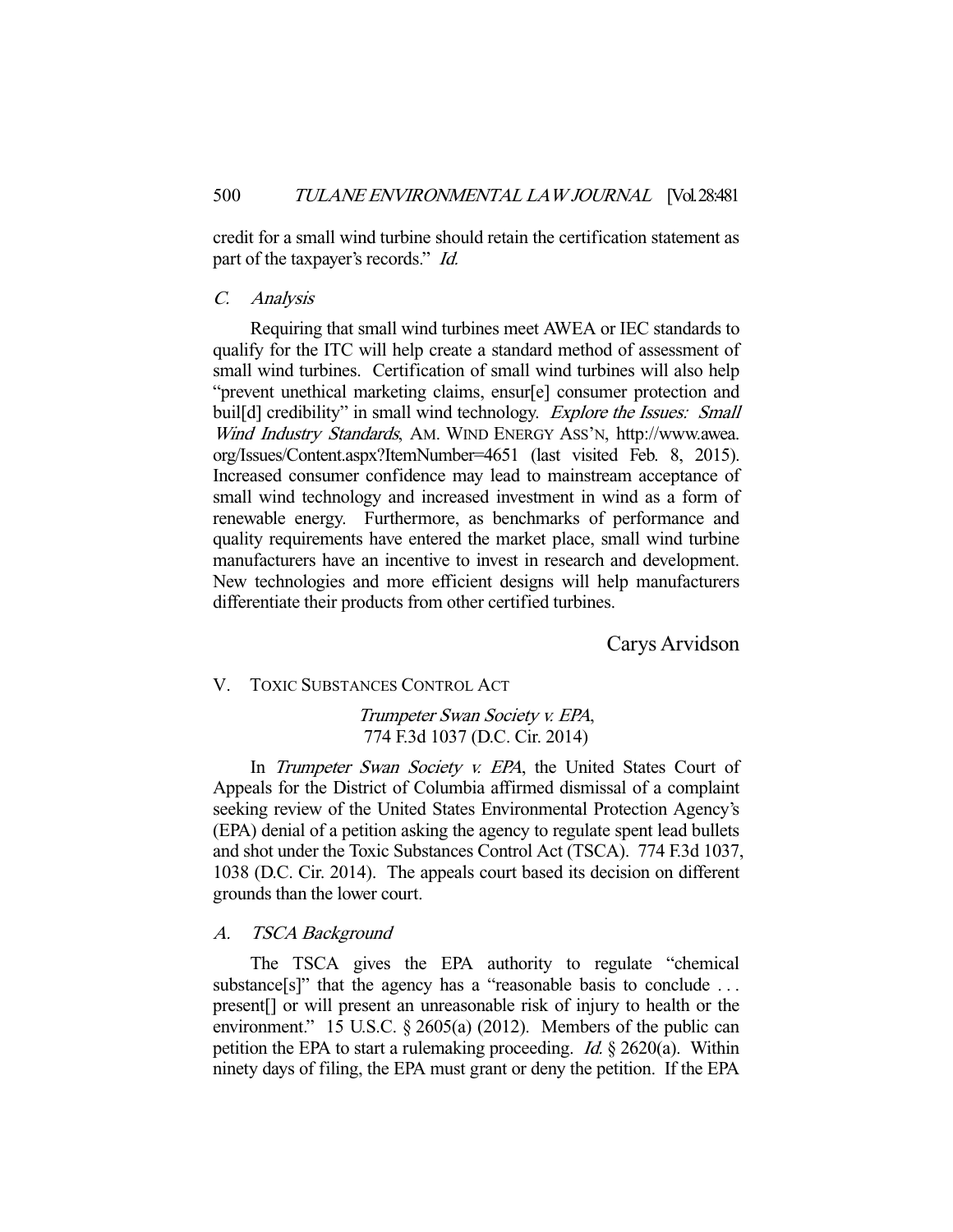issues a denial, "the Administrator shall publish in the Federal Register the Administrator's reasons for such denial." *Id.*  $\S$  2620(b)(3).

 If the agency denies the petition, the petitioner may file an action in a federal district court "to compel the Administrator to initiate a rulemaking proceeding as requested in the petition." *Id.*  $\S$  2620(b)(4)(A). The petitioner is then granted "an opportunity to have such petition considered by the court in a de novo proceeding." Id.  $\S 2620(b)(4)(B)$ . The petitioner has the burden of showing based on a preponderance of the evidence that "there is a reasonable basis to conclude that the issuance of such a rule or order is necessary to protect health or the environment against an unreasonable risk of injury."  $\S 2620(b)(4)(B)(ii)$ . If the petitioner meets this burden, "the court shall order the Administrator to initiate the action requested by the petitioner." *Id.* § 2620(b)(4)(B).

#### B. Procedural Background

 In August 2010, five environmental organizations asked the EPA to initiate a rulemaking to ban the "manufacture, processing and distribution in commerce of lead shot [and] bullets." CTR. FOR BIOLOGICAL DIVERSITY ET AL., PETITION TO THE ENVIRONMENTAL PROTECTION AGENCY TO BAN LEAD SHOT, BULLETS, AND FISHING SINKERS UNDER THE TOXIC SUBSTANCES CONTROL ACT 2 (2010).

The EPA denied the petition because of TSCA section  $3(2)(B)(v)$ , which exempts "any article the sale of which is subject to the tax imposed by section 4181 of the Internal Revenue Code." 15 U.S.C. § 2602(2)(B)(v). Section 4181 imposes an 11% tax on, inter alia, shells and cartridges. 26 U.S.C. § 4181 (2012). The groups sought review of the denial in federal district court, but they filed after the statutorily imposed sixty-day deadline.

 The petition at issue here—a second petition—was filed in March 2012 by two of the organizations that participated in the 2010 petition plus an additional ninety-nine organizations. Trumpeter Swan Soc'y, 774 F.3d at 1040. This second petition specifically focused on "spent lead ammunition" and asked the EPA to promulgate "regulations that adequately protect wildlife, human health and the environment against the unreasonable risk of injury from bullets and shot containing lead used in hunting and shooting sports, which have the potential to cause harmful lead exposure to wildlife and humans." CTR. FOR BIOLOGICAL DIVERSITY ET AL., PETITION TO THE ENVIRONMENTAL PROTECTION AGENCY TO REGULATE LEAD BULLETS AND SHOT UNDER THE TOXIC SUBSTANCES CONTROL ACT 4 (2012).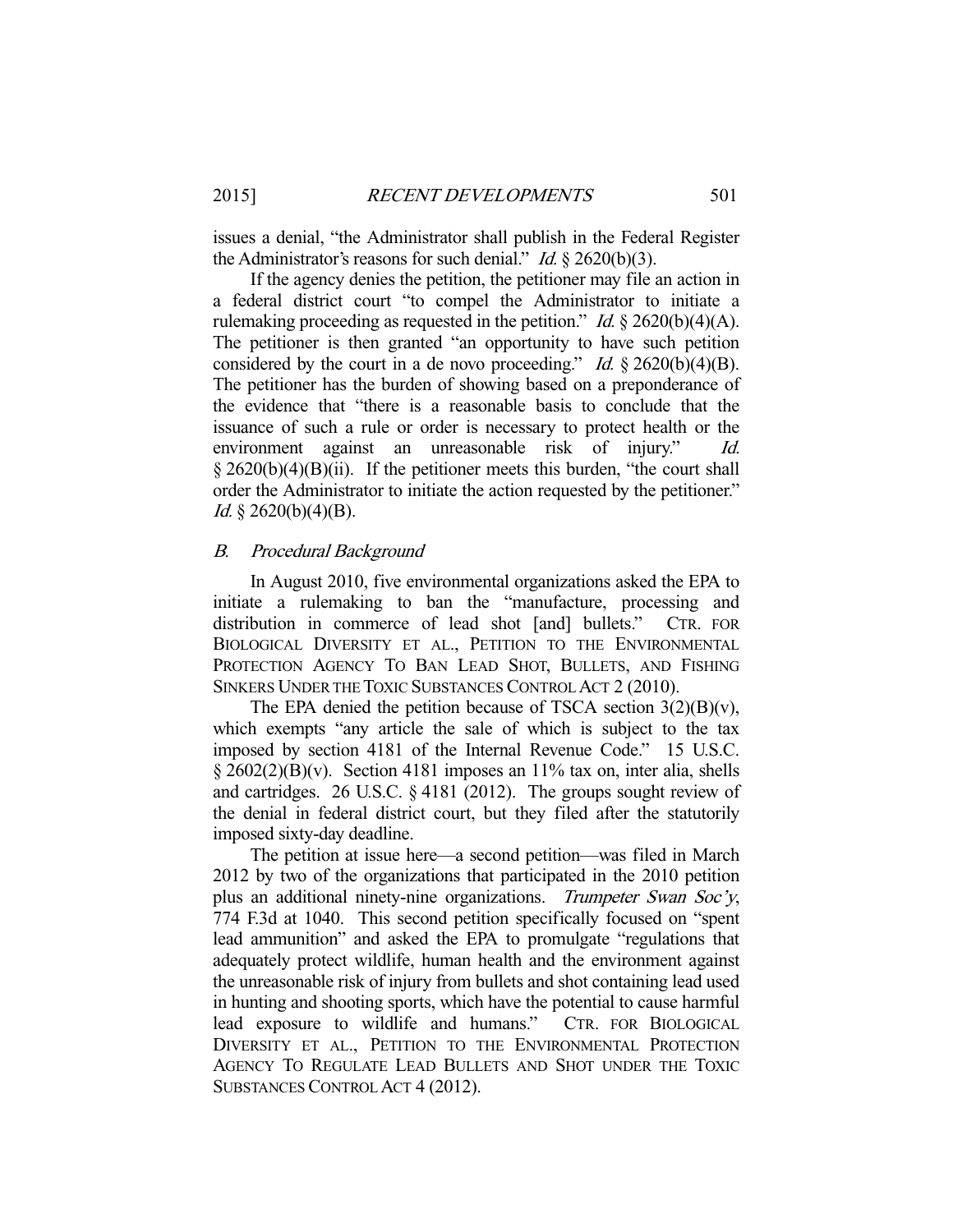The EPA responded that the 2012 petition was not a "new petition cognizable under section 21" because two of the groups were similar and the petitions were similar in the relief they requested. Letter from James J. Jones, Acting Assistant Adm'r, EPA, to Jeff Miller, Ctr. for Biological Diversity, ENVTL. PROTECTION AGENCY 1 (Apr. 9, 2012), http://www.epa. gov/oppt/chemtest/pubs/response\_4.9.12.pdf. The agency further explained that "even if the 2012 submission were considered to be a new or different petition cognizable under section 21 of TSCA," the agency "would deny it for the same reasons it denied the [earlier] petition." *Id.* at 2. The agency did not publish the denial in the Federal Register.

 Seven of the environmental organizations (only one of which was involved with the 2010 petition) filed for timely judicial review. Trumpeter Swan Soc'y, 774 F.3d at 1040. The district court sided with the EPA, dismissing the complaint because the court lacked subject matter jurisdiction under the Federal Rule of Civil Procedure 12(b)(1). Transcript of Motion Hearing at 48, Trumpeter Swan Soc'y v. EPA, No. CA 12-929 (D.D.C. May 23, 2013).

 The district court noted that the TSCA does not define "petition," and the statute does not address how the agency should handle successive, similar petitions. *Id.* at 63-66. Therefore, the court deferred to the EPA's interpretation of the statute and its decision to treat the second petition as a "petition for reconsideration." Id. at 73-74, 77.

 The seven environmental groups appealed the district court's ruling, advancing two arguments: (1) that the EPA had no authority to declare that the petition was "not  $\dots$  cognizable under section 21" and (2) that the TSCA  $\S 3(2)(B)(v)$  permits the EPA to regulate lead shot and spent lead bullets. The appeals court reviewed the district court's determination de novo. Trumpeter Swan Soc'y, 774 F.3d at 1040 (internal quotation marks omitted).

## C. Court's Decision

 The appeals court first addressed the EPA's interpretation of the TSCA's citizens' petition section. The court began their analysis with the cornerstone of administrative law, Chevron, U.S.A., Inc. v. Natural Resources Defense Council, Inc., 467 U.S. 837 (1984). Under Chevron's first step, a court "must give effect to the unambiguously expressed intent of Congress," if Congress has spoken directly regarding the exact issue. Id. at 842-43.

 The appeals court found that Congress's intent was clear: as long as a "person" meets the TSCA's two requirements, they may submit a petition. Furthermore, the TSCA includes no statements that would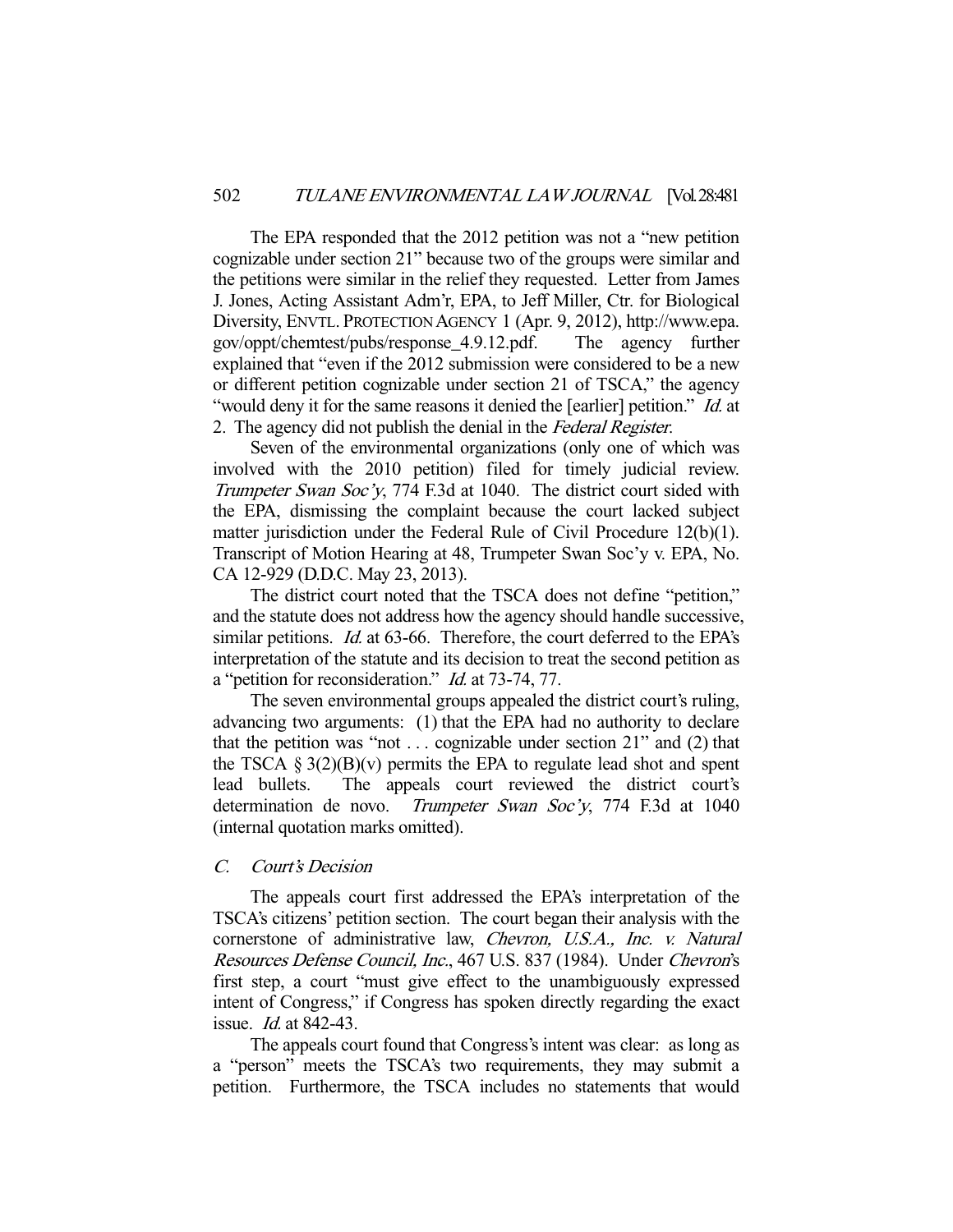allow the EPA to declare that a petition is "not cognizable." The appeals court wrote that, "allowing EPA to do so would permit it to defeat TSCA's unusually powerful citizen-petition procedures." Trumpeter Swan Soc'y, 774 F.3d at 1041 (emphasis added). The court ruled that the EPA's actions denied a statute-granted right to the environmental organizations that joined only in the second petition and not the first. Furthermore, the EPA's ruling denied all environmental groups the right to "de novo judicial review that TSCA guarantees." Id.

 The EPA defended its decision that the petition was noncognizable because any other reading of the TSCA "would render the [sixty-day limitations period in section 21] meaningless because any petitioner that failed to timely bring suit after the denial of an initial petition could resubmit the same or a nearly identical petition and seek review of the EPA's treatment of that petition." Brief for Defendants—Appellees at 16, Trumpeter Swan Soc'y, 774 F.3d 1037 (No. 13-5228). The court had two responses. First, the EPA disregarded the rights of the ninety-nine organizations that had not joined the first petition. Second, the EPA can, when confronted with successive petitions, deny the petitions relying on the same reasoning it did in the prior petition. Trumpeter Swan Soc'y, 774 F.3d at 1041-42. The court noted that res judicata would preclude the successive petitioners from challenging the second petition, if a court had previously affirmed the EPA's decision to deny.

 The appeals court then moved to the petitioners' second argument the merits—which concerned whether the TSCA allows regulation of spent shot and bullets. The appeals court noted the petitioners' emphasis on spent shot and bullets in this second petition. Id. at 1042.

 The court found that the EPA "lacks statutory authority to regulate the type of spent bullets and shot identified in the environmental groups' petition." *Id.* The court reasoned that "bullets and shot can become 'spent' only if they are first contained in a cartridge or shell and then fired from a weapon, [and] petitioners have identified no way in which the EPA could regulate *spent* bullets and shot without also regulating cartridges and shells—precisely what section  $3(2)(B)(v)$  prohibits." The court cited a tax regulation concerning § 4181, which defines shells and cartridges as coming from firearms. *Id.* (citing 27 C.F.R. § 53.11).

 The environmental organizations response to this is that they seek to regulate the lead contained *within* bullets and shot. *Id.* at 1043. The court found this argument unpersuasive, reiterating again that there is no way to regulate the lead within without also regulating the cartridges and shells.